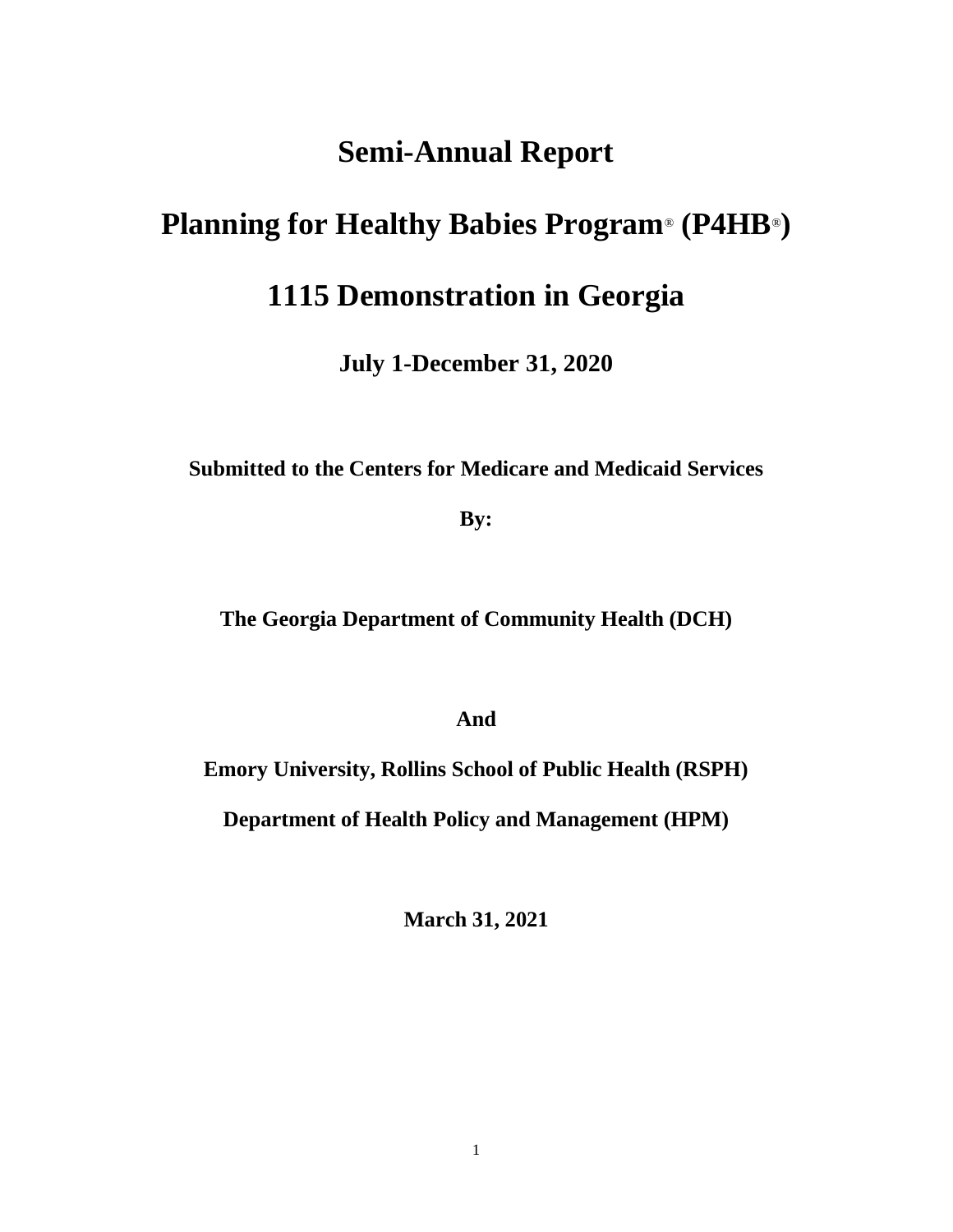# **TABLE OF CONTENTS**

| Introduction                   |  |
|--------------------------------|--|
| Enrollment                     |  |
| Expenditures                   |  |
| <b>CMO</b> Reports             |  |
| <b>CMO</b> Outreach Activities |  |
| IPC & RM Files                 |  |
|                                |  |
| Legislation                    |  |
| Grievances                     |  |
| <b>Evaluation Activities</b>   |  |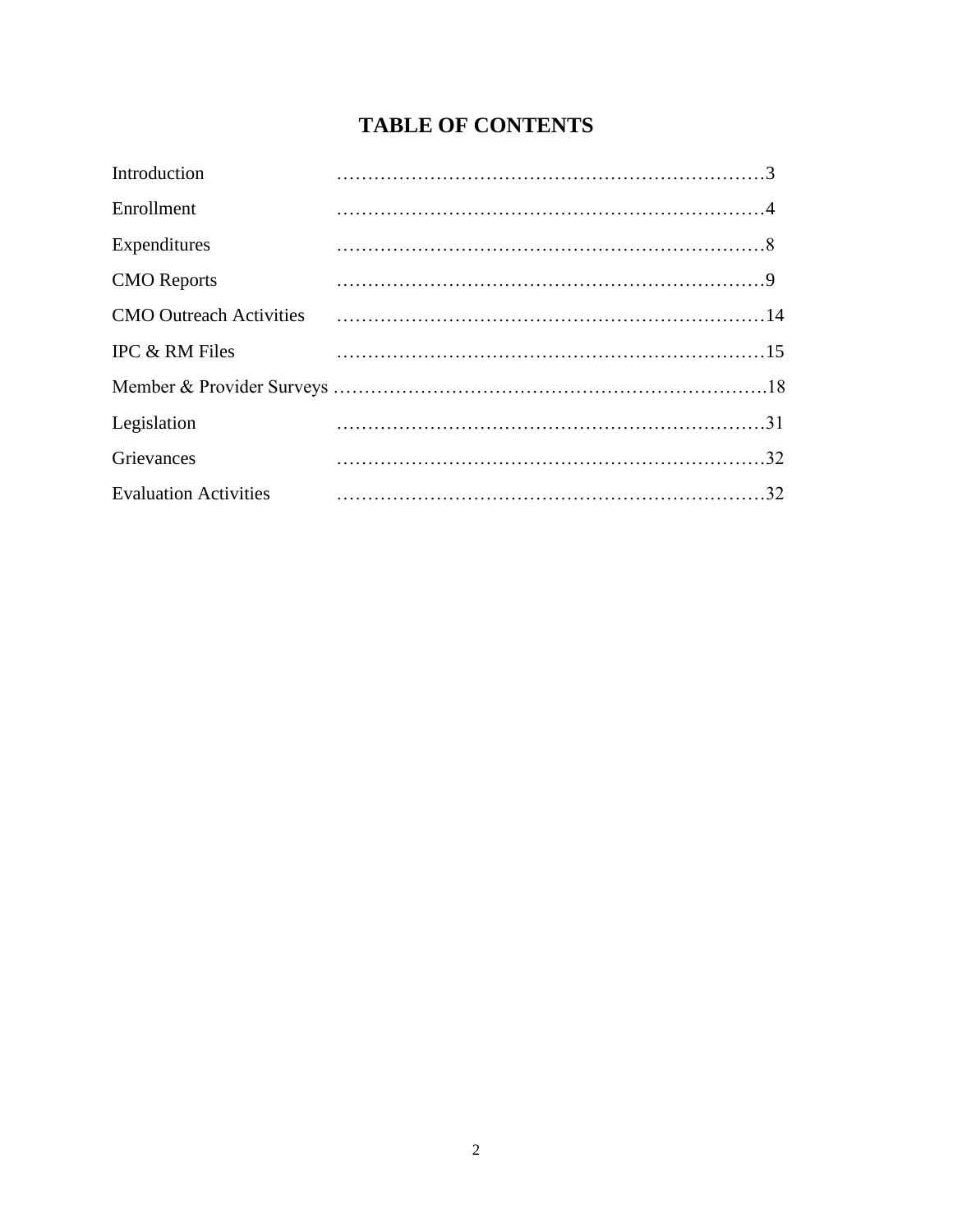# **INTRODUCTION:**

Beginning on January 1, 2011, Georgia's Planning for Healthy Babies Program (P4HB), Georgia's section 1115(a) Medicaid Demonstration, expanded the provision of family planning services to low income and uninsured women. The P4HB program was designed to meet primary and reproductive health care needs of women deemed eligible by meeting the following criteria: 1) U.S. citizens or person with qualified proof of citizenship; 2) residents of Georgia; 3) otherwise uninsured and not eligible for Medicaid; 2) 18 through 44 years of age; 3) not pregnant but able to become pregnant; and 4) with incomes at or below 200% of the Federal Poverty Level (FPL) [now 211% FPL].

The P4HB program has a unique component which provides Interpregnancy Care (IPC) services, inclusive of nurse case management/Resource Mother outreach, to women who meet the above eligibility criteria and recently delivered a very low birth weight (VLBW) infant (<1500 grams or < 3 pounds 5 ounces). This Interpregnancy care (IPC) component provides coverage for primary health care services, limited dental services, management of chronic health conditions, mental health or substance abuse treatment and detoxification, and case management services in addition to family planning services. P4HB also offers nurse case management/Resource Mother (RM) outreach services to women enrolled in the Georgia LIM (Low Income Medicaid) or ABD (Aged, Blind and Disabled) Medicaid programs who delivered a very low birth weight infant on or after January 1, 2011. In the last P4HB Annual Report, Georgia summarized the findings regarding the goals of P4HB as provided from their outside evaluator:

The P4HB program was granted multiple temporary extensions through August 29, 2019. The Center for Medicare and Medicaid Services (CMS) extended the P4HB waiver program effective September 1, 2019 through December 31, 2029. This approval of P4HB is based on the determination that the continued demonstration is likely to promote the objectives of Title XIX by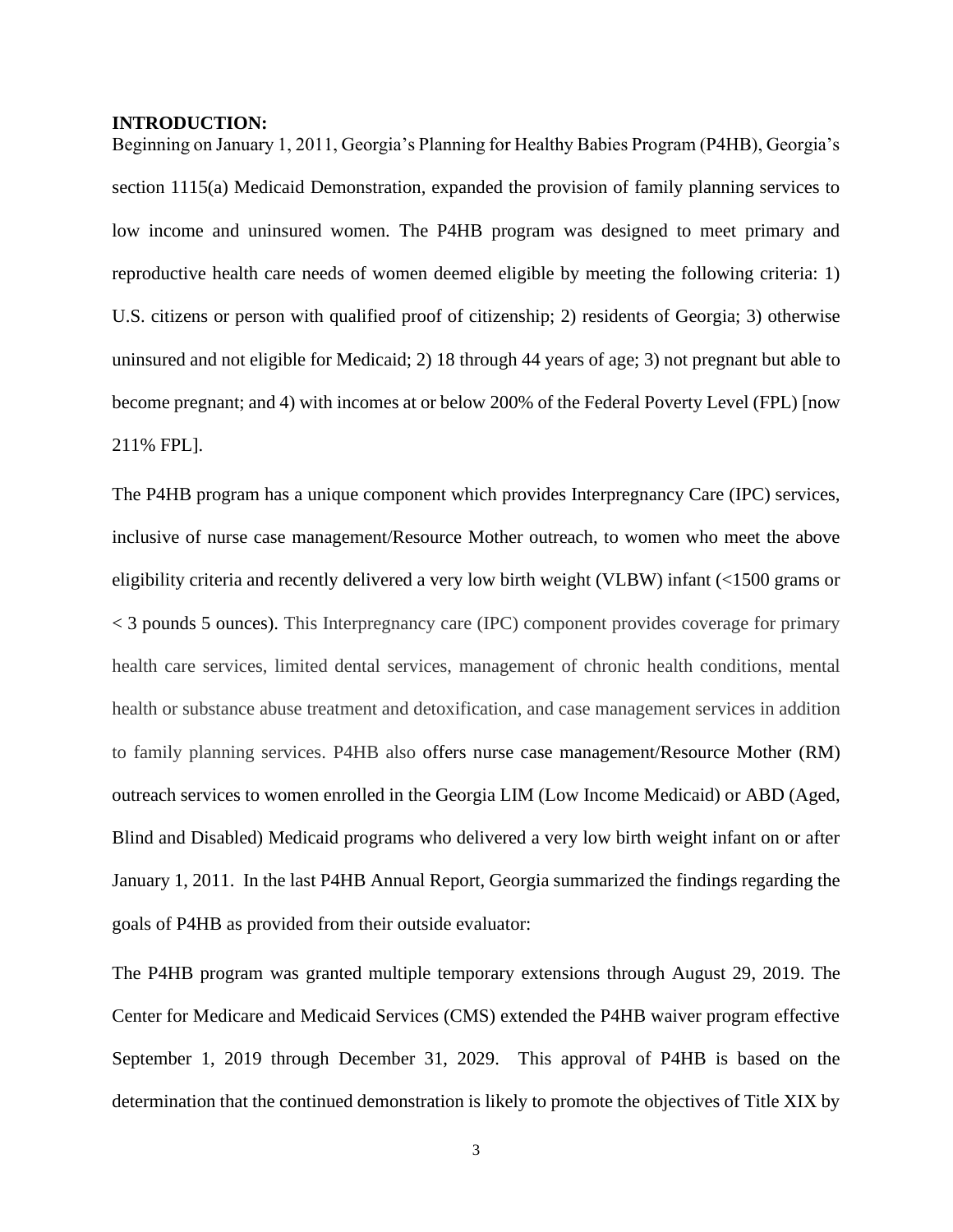"improving access to high-quality, person-centered family planning services that produce positive health outcomes for individuals." It is also likely to lead to positive health outcomes through its unique program component of Interpregnancy Care (IPC) which provides targeted benefits for physical and behavioral health services postpartum to otherwise uninsured women that have delivered very low birth weight (VLBW) infants in Georgia.

Under the Special Terms and Conditions (STC's) received from CMS for the renewal period there are two Semi-Annual reports due each year. This is the second of those reports to be sent to CMS. It covers the period from July 1, 2020 through December 31, 2020. Per discussions with CMS this report includes data and text on: 1) enrollments in the components of P4HB; 2) expenditures by program component; 4) CMO reports in Quarter 3 and Quarter 4, 2020; 5) CMO outreach activities; 6) member and provider surveys from 2020; 7) IPC and RM contacts and social services; 8) legislative developments (CARES Act); 9) grievances; and 10) evaluation activities. We discuss each of these topics in turn.

### **ENROLLMENT:**

As shown in the following graphs, the growth in the total number of enrollees in the several components of P4HB seen in the first two quarters of 2020 has stabilized in Q3 and Q4 of 2020. Enrollment in the family planning only (FP only) component is dominant with 61,348 total (Chart 1) enrollees out



of the grand total of 62,110 enrolled in P4HB at the end of Q4 2020. From Q3 to Q4 of 2020 there was virtually no change in the total number of FP only enrollees with the total changing by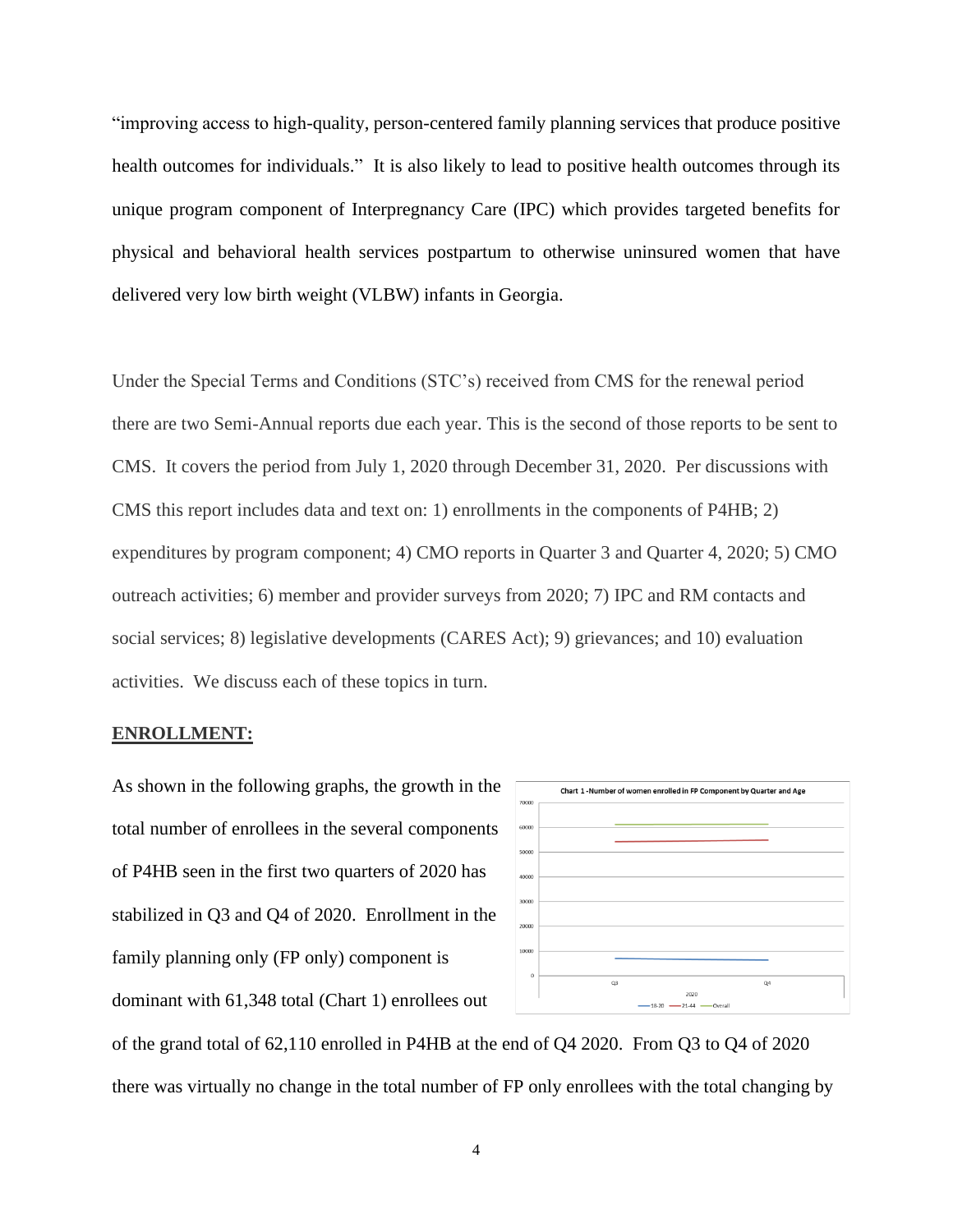only 22 enrollees. The women entering the FP only component of P4HB continue to be largely in the 21 to 44 age group with this group comprising ~90% in the last quarter of 2020. While their numbers grew by  $\sim$ 17% in the first two quarters of 2020 they only grew by 1.3% in the last two quarters of 2020 while the number in the 18-20 age group actually declined 9.6% from Q3 to Q4 2020.



There was also increased enrollment of women in the IPC only component of P4HB over the first two quarters of 2020 to a total of 319 at the end of Q2. While the IPC enrollment increased further to 353 at the beginning of Q3, the total number in this component declined to

333 by the end of Q4 2020. This component of P4HB remains the much smaller component of P4HB.

In contrast to the patterns seen for the IPC component, there was growth of almost 9% in the RM only component with enrollment rising from 394 to 429 over the last six months of 2020. Here too, the growth in these program components and the total number of women enrolled is



predominantly among women in the older age group accompanied by declines among younger women. Older women are more likely to have developed the health conditions that can result in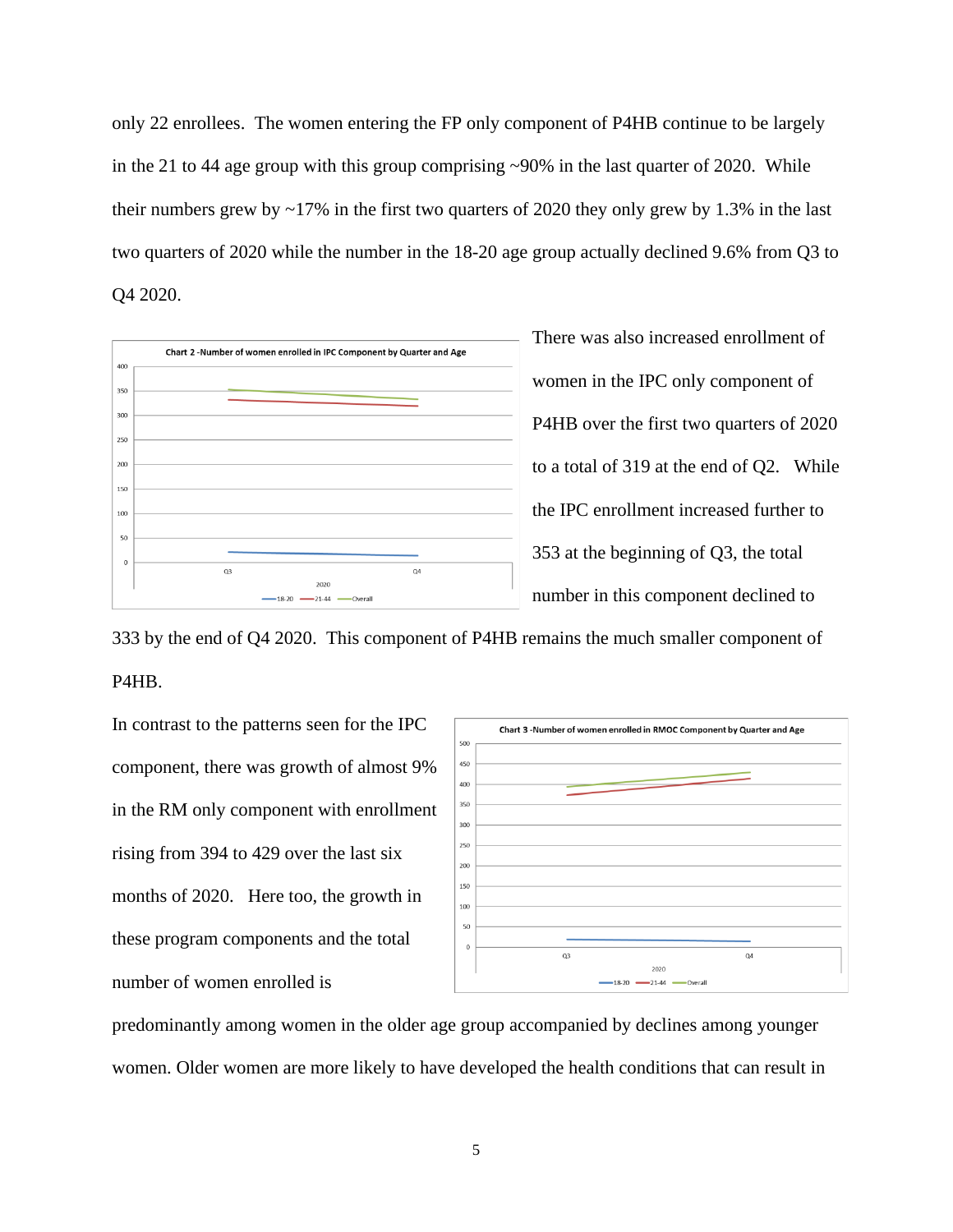poor maternal and infant outcomes, such as the very low birth weight infant (VLBW) which qualifies women for IPC/RM only services. We note that the total of 762 women in these components of the P4HB program at the end of 2020 is about 47% of the total 1,610 VLBW infants born to Medicaid women by the end of 2019 (based on claims data).

The women in the FP only and IPC/RM components of P4HB are enrolled in the four Care

Management Organizations (CMOs) serving Medicaid enrollees in Georgia: Amerigroup,

CareSource, Peach State, and WellCare. In Table 1 we show the counts of FP only and IPC/RM

only enrollees in Q3 and Q4 for each of the four CMOs and note the percentage increase as well

as the share of total enrollees served by each CMO over the last two quarters of 2020.

| <b>ENROLLMENT BY CMO AND AGE GROUP FOR Q3 AND Q4 2020</b> |                |            |          |                |            |          |                |            |          |                |                 |          |                |          |          |
|-----------------------------------------------------------|----------------|------------|----------|----------------|------------|----------|----------------|------------|----------|----------------|-----------------|----------|----------------|----------|----------|
|                                                           |                | Amerigroup |          |                | Caresource |          |                | Peachstate |          |                | <b>WellCare</b> |          |                | All CMOs |          |
|                                                           | Q <sub>3</sub> | Q4         | Growth   | Q <sub>3</sub> | Q4         | Growth   | Q <sub>3</sub> | Q4         | Growth   | Q <sub>3</sub> | Q4              | Growth   | Q <sub>3</sub> | Q4       | Growth   |
| <b>FP</b>                                                 |                |            |          |                |            |          |                |            |          |                |                 |          |                |          |          |
| 18-20                                                     | 1942           | 1786       | $-8.0%$  | 1525           | 1405       | $-7.9%$  | 1901           | 1775       | $-6.6%$  | 1669           | 1398            | $-16.2%$ | 7037           | 6364     | $-9.6%$  |
| $21 - 44$                                                 | 15205          | 15562      | 2.3%     | 12269          | 12849      | 4.7%     | 15238          | 15700      | 3.0%     | 11577          | 10873           | $-6.1%$  | 54289          | 54984    | 1.3%     |
| <b>Total</b>                                              | 17147          | 17348      | 1.2%     | 13794          | 14254      | 3.3%     | 17139          | 17475      | 2.0%     | 13246          | 12271           | $-7.4%$  | 61326          | 61348    | 0.0%     |
| % Total                                                   |                | 28.3%      |          |                | 23.2%      |          |                | 28.5%      |          |                | 20.0%           |          |                |          |          |
| <b>IPC</b>                                                |                |            |          |                |            |          |                |            |          |                |                 |          |                |          |          |
| 18-20                                                     | $6 \mid$       | 4          | $-33.3%$ | 5 <sup>1</sup> | 4          | $-20.0%$ | 5 <sup>1</sup> | 3          | $-40.0%$ | 5              | 3               | $-40.0%$ | 21             | 14       | $-33.3%$ |
| $21 - 44$                                                 | 77             | 74         | $-3.9%$  | 89             | 102        | 14.6%    | 99             | 88         | $-11.1%$ | 67             | 55              | $-17.9%$ | 332            | 319      | $-3.9%$  |
| Total                                                     | 83             | 78         | $-6.0%$  | 94             | 106        | 12.8%    | 104            | 91         | $-12.5%$ | 72             | 58              | $-19.4%$ | 353            | 333      | $-5.7%$  |
| % Total                                                   |                | 23.4%      |          |                | 31.8%      |          |                | 27.3%      |          |                | 17.4%           |          |                |          |          |
| <b>RMOC</b>                                               |                |            |          |                |            |          |                |            |          |                |                 |          |                |          |          |
| 18-20                                                     | 2              | 1          | $-50.0%$ | $\overline{7}$ | 6          | $-14.3%$ | 7              | 7          | 0.0%     | 4              | 1               | $-75.0%$ | 20             | 15       | $-25.0%$ |
| $21 - 44$                                                 | 57             | 59         | 3.5%     | 93             | 109        | 17.2%    | 80             | 84         | 5.0%     | 144            | 162             | 12.5%    | 374            | 414      | 10.7%    |
| Total                                                     | 59             | 60         | 1.7%     | 100            | 115        | 15.0%    | 87             | 91         | 4.6%     | 148            | 163             | 10.1%    | 394            | 429      | 8.9%     |
| % Total                                                   |                | 14.0%      |          |                | 26.8%      |          |                | 21.2%      |          |                | 38.0%           |          |                |          |          |
| <b>All Programs</b>                                       |                |            |          |                |            |          |                |            |          |                |                 |          |                |          |          |
| 18-20                                                     | 1950           | 1791       | $-8.2%$  | 1537           | 1415       | $-7.9%$  | 1913           | 1785       | $-6.7%$  | 1678           | 1402            | $-16.4%$ | 7078           | 6393     | $-9.7%$  |
| $21 - 44$                                                 | 15339          | 15695      | 2.3%     | 12451          | 13060      | 4.9%     | 15417          | 15872      | 3.0%     | 11788          | 11090           | $-5.9%$  | 54995          | 55717    | 1.3%     |
| Total                                                     | 17289          | 17486      | 1.1%     | 13988          | 14475      | 3.5%     | 17330          | 17657      | 1.9%     | 13466          | 12492           | $-7.2%$  | 62073          | 62110    | 0.1%     |
| % Total                                                   |                | 28.2%      |          |                | 23.3%      |          |                | 28.4%      |          |                | 20.1%           |          |                |          |          |

**Table 1. Enrollment Growth and Share Served by CMO, July – December 2020** 

*Source: Georgia Department of Community Health, MMIS (Medicaid management Information System) ReportsMGD-3823-M (MCHB Enrollment after EOM processing)*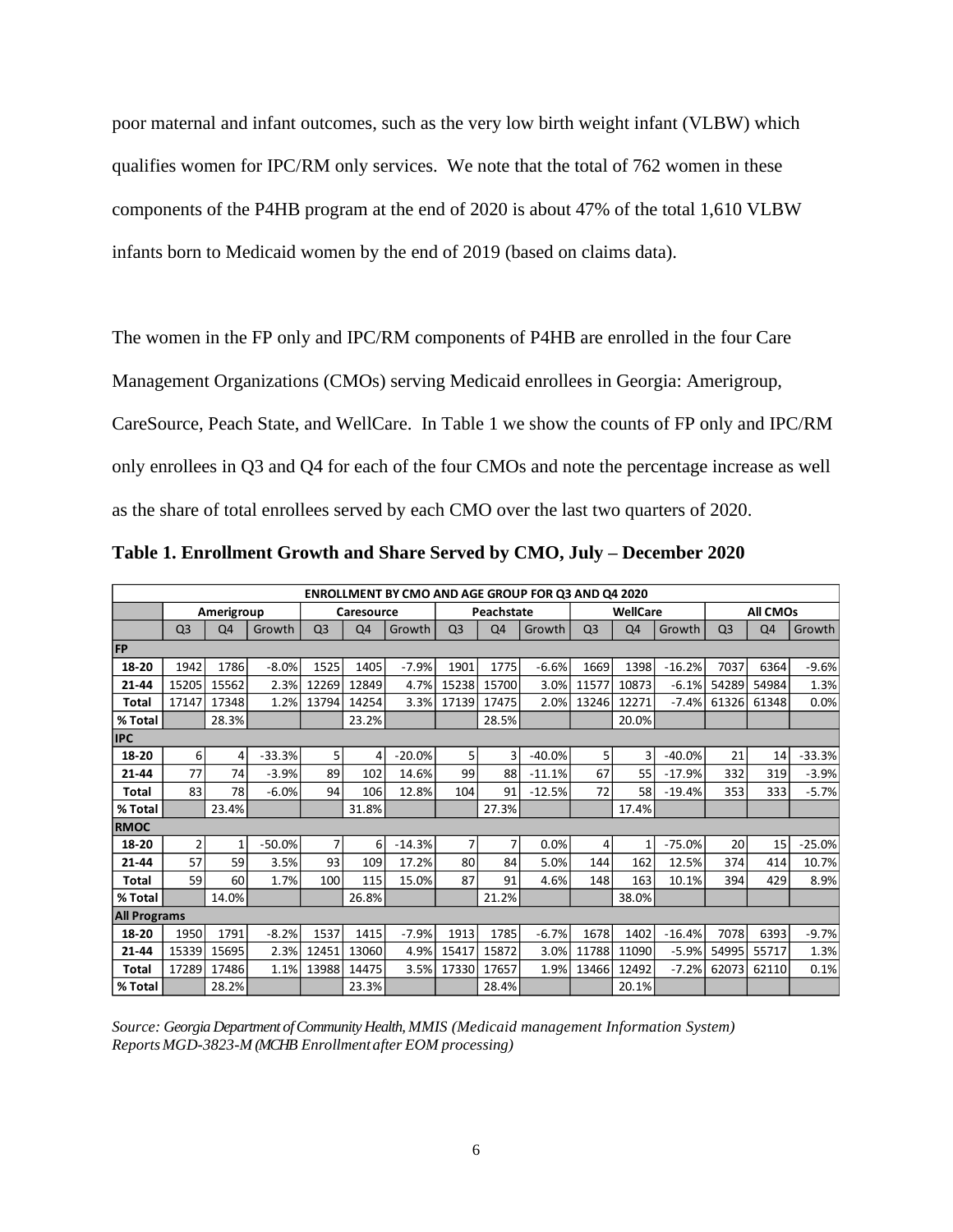These data show that the changes in enrollment over the last part of 2020 varied across the CMOs and across the P4HB program components. There was actually no growth in FP only enrollees in the WellCare CMO but a decline of -7.4% and only slight growth of 1-3% in the other CMO's enrollment in the FP only component of P4HB. Combined, this meant there was no growth in the total FP only enrollees across the CMOs. By the end of the last two quarters of 2020 the share of the total FP only enrollment in each CMO ranged from 20% to ~28% with the WellCare CMO having the lowest share.

Changes in enrollment of the IPC and RM only groups will reflect the rate of VLBW infants born to women enrolled in each CMO as well as the enrollment rate of those eligible for the services offered in these components of P4HB. Across all CMOs there was a decline of almost 6% in IPC enrollment over the last two quarters of 2020. These declines in IPC enrollment varied from 6 to 19% for all but one CMO. There was a growth of almost 13% in IPC enrollment in the CareSource CMO; again, this reflects some combination of their enrolled women with a VLBW infant and the rate of IPC enrollment in this CMO. The share of all women enrolled postpartum in the IPC component ranged from  $\sim$ 17% to  $\sim$ 32% at the end of the  $4<sup>th</sup>$  quarter of 2020 with CareSource having the largest share. Overall, the CMOs there was ~9% growth in the enrollment of women in the RM only component of P4HB with CareSource again showing the highest growth rate at 15%. The distribution of the RM only enrollees across the CMOs varied markedly at the end of Q4 2020 with the WellCare CMO serving 38% of the total number of RM only enrollees and Amerigroup serving 14% of this total component of P4HB.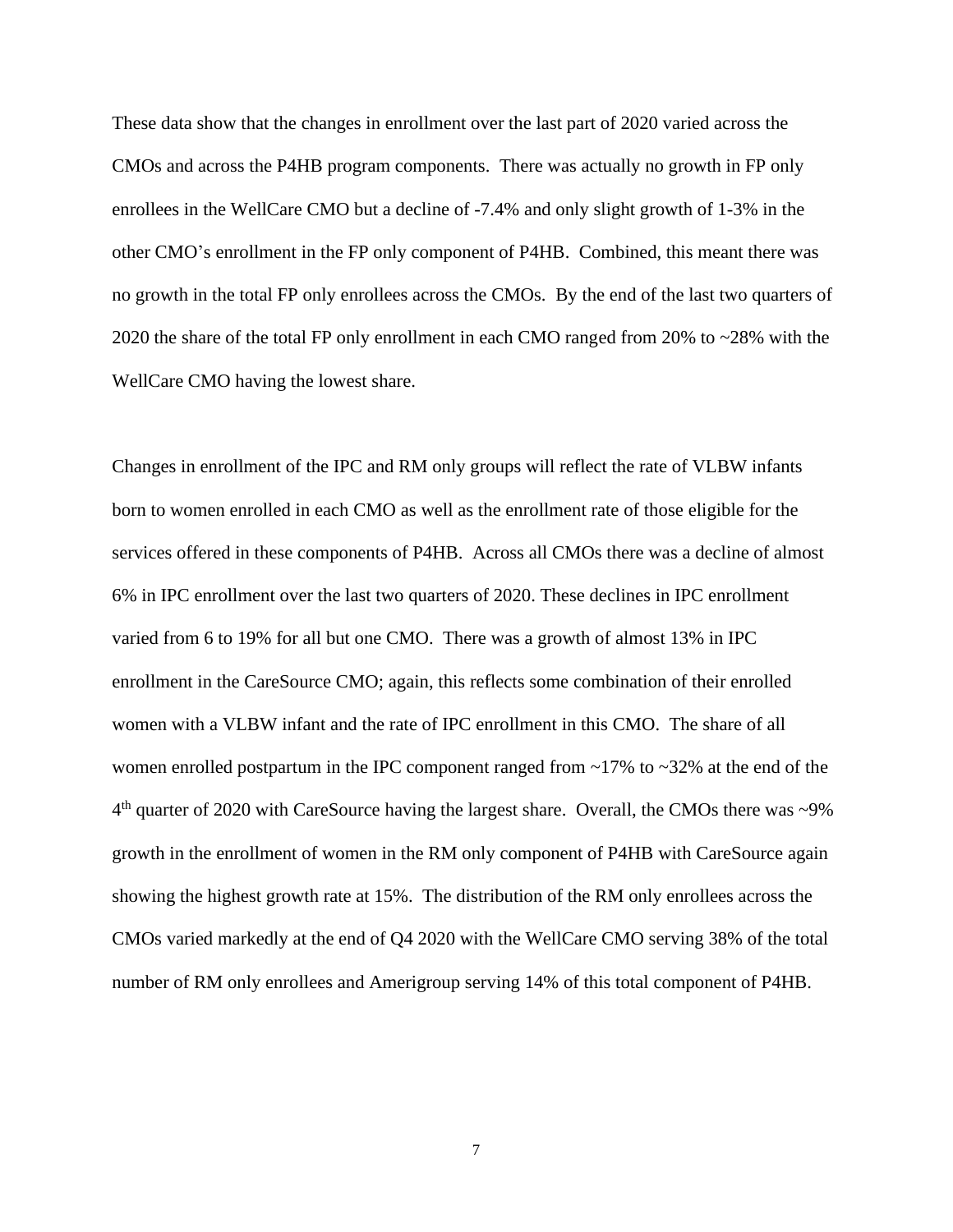# **EXPENDITURES:**

Along with the slower growth and slight declines in some components of P4HB, expenditures on the capitated payments per enrollee month paid to the four CMOs declined slightly from Quarter 3 to Quarter 4 2020. As shown in Table 2, total expenditures were \$2.3 million in July and declined slightly to \$2.2 million in December of 2020 for a total of just over \$13 million in the last two quarters of 2020. As would be expected from the enrollment numbers the

**July December Total Q3 and Q4 \$** Program | \$ | % | \$ | % | \$ | % FP Only  $\begin{array}{|c|c|c|c|c|c|c|c|} \hline \text{$52,114,325$} & \text{~93.6\%} & \text{~$52,020,647$} & \text{~93.4\%} & \text{~$512,219,146$} & \text{~93.5\%} \\ \hline \end{array}$ IPC | \$80,787 | 3.6% | \$68,205 | 3.2% | \$440,433 | 3.4% RMOC | \$63,899 | 2.8% | \$73,640 | 3.4% | \$409,719 | 3.1% Total  $\vert$  \$2,259,011 100.0% \$2,162,492 100.0% \$13,069,298 100.0%

**Table 2. P4HB Capitation Payments July, December and Year-to-Date 2020**

*Source: Georgia Department of Community Health, MMIS (Medicaid management Information System) ReportsMGD-3610-W (MCHBPayment Activity Report) Run Date – 12/13/2020, Covers July-December 2020, includes monthly expenditures and Year to Date totals for each program and overall.*

bulk of the expenditures were for capitated payments to CMOs to serve the FP only enrollee

group of women. Throughout the last six months of 2020, ~93 to 94% of total P4HB

expenditures were for this group equaling a total of \$12.2 million for Q3 and Q4 2020. The share

of total spending for the IPC and RM only women comprised ~3.0 to almost 4% of the total

throughout the last two quarters of 2020. By the end of 2020 the total expenditures in the last two

quarters for these two components were close with \$440,433 expended for IPC enrollees and

\$409,719 for RM only enrollees. Combining the data from our prior semi-annual report with data

in Table 2 the total capitated payments for P4HB for the 2020 equaled \$24.2 million.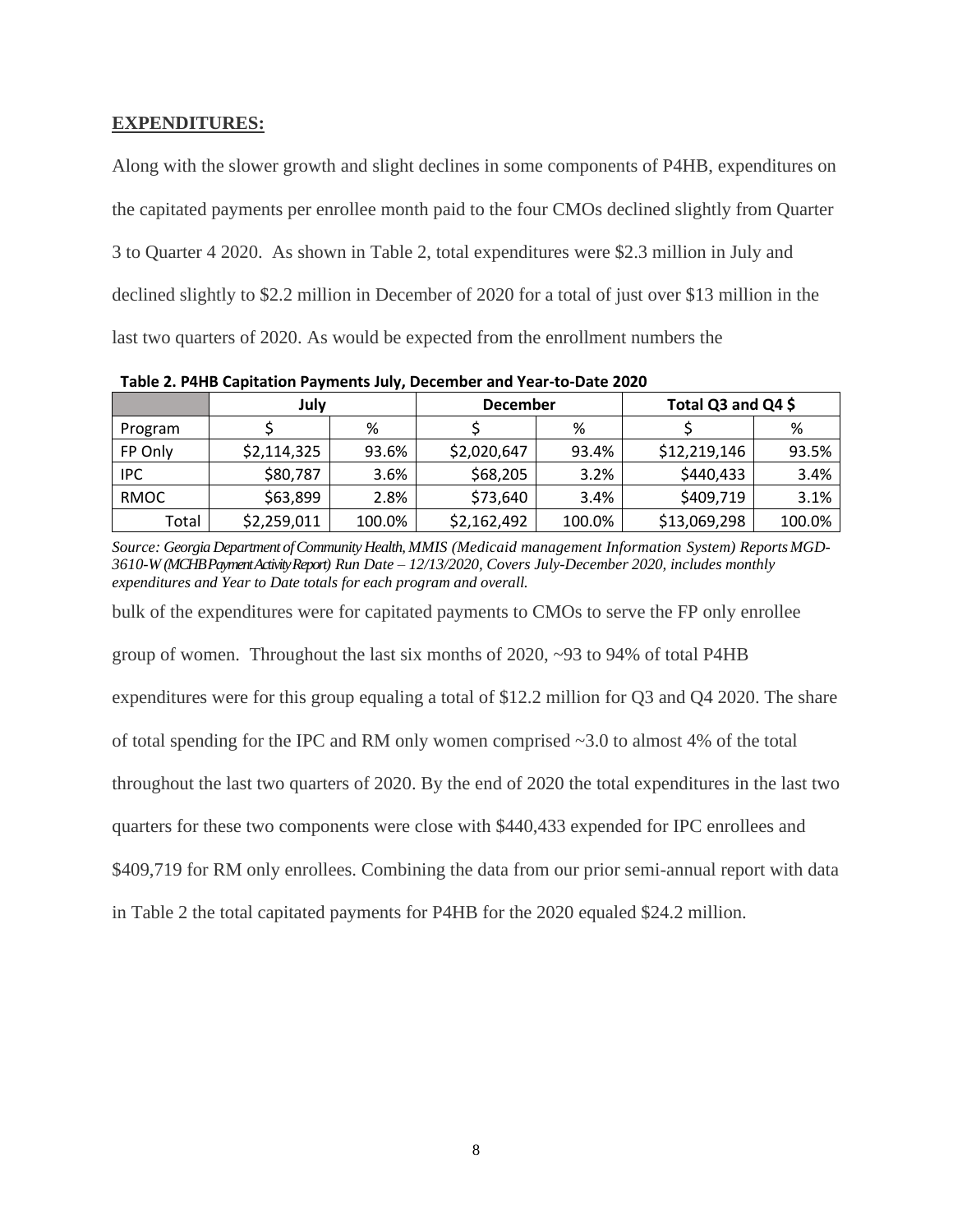### **CMO REPORTS:**

Some of the information included in the following tables was abstracted from the CMOs P4HB 2020 quarterly reports (Q3 and Q4). All reports described the CMOs' enrollment counts, service utilization, and CMO outreach activities. Additional data sources for the tables below include the monthly MMIS Report MGD-3823-M, the MCHB Enrollment after EOM Processing Report, and the Family Planning/Resource Mother Quarterly CMO Reports.

In Table 3 we provide information from each of the four CMOs regarding enrollment, contraceptive utilization, and family planning and IPC service utilization. These data are presented for the second half of 2020 (July-December 2020). DCH is aware of the discrepancies in the counts of P4HB women enrolled in the CMOs versus their own encounter data which was presented earlier in Table 1 of this report. One reason for these discrepancies is that DCH data are abstracted from the beginning of the last month of the quarter while the CMOs abstract data from the last day of the reporting quarter. We note that the family planning and contraceptive utilization patterns reported by the CMOs will also differ from the claims-based data discussed earlier in this report which was for the first six months of enrollment and organized by the WHO tiers of effectiveness.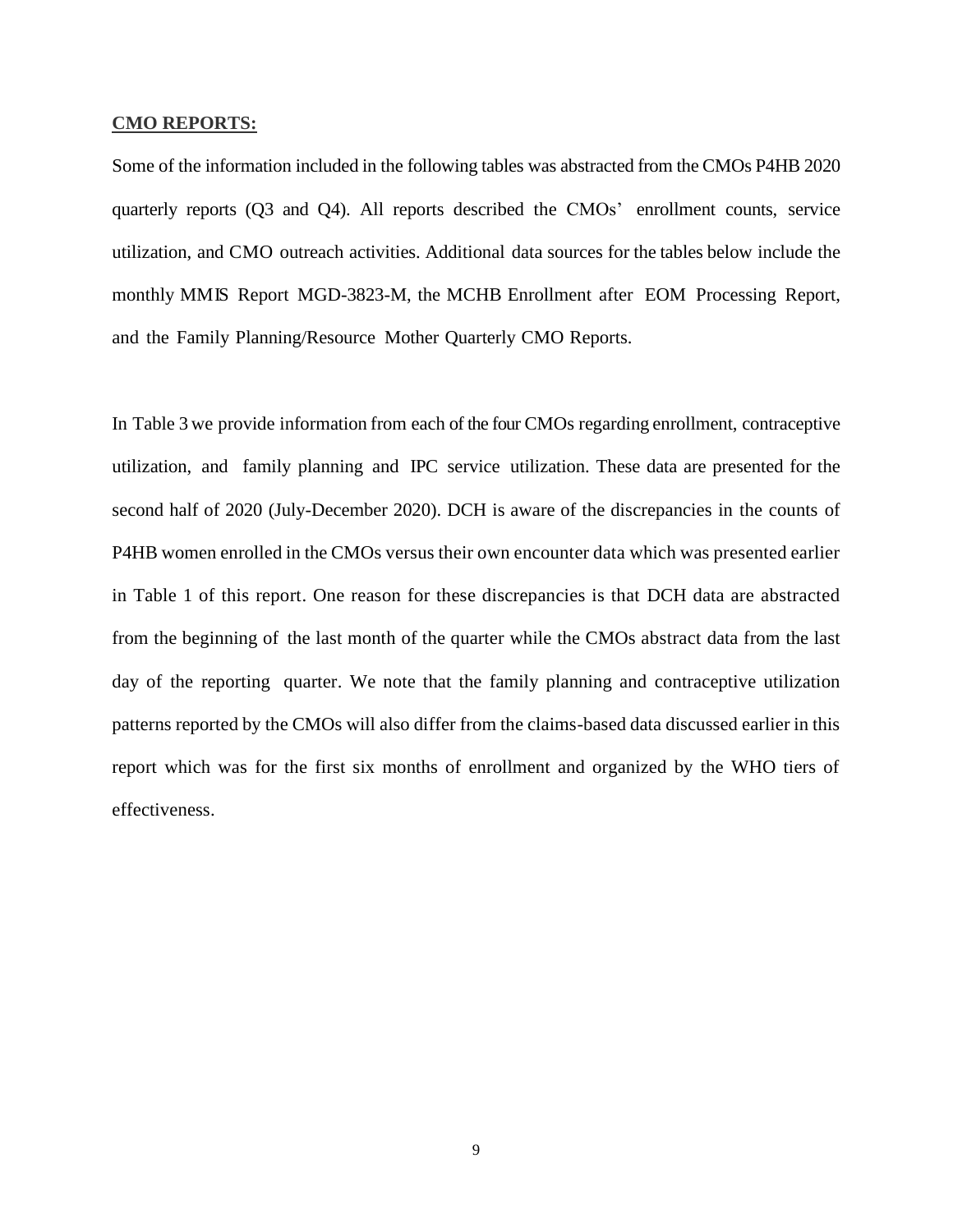|                   | Table 3: CMO Enrollment and Utilization of Services, July-December 2020 |                                                     |                                   |  |  |  |  |
|-------------------|-------------------------------------------------------------------------|-----------------------------------------------------|-----------------------------------|--|--|--|--|
| <b>CMO</b>        | <b>Enrollment</b>                                                       | <b>Contraception Utilization Among Family</b>       | <b>Family Planning and IPC</b>    |  |  |  |  |
|                   |                                                                         | <b>Planning Users</b>                               | <b>Service Utilization</b>        |  |  |  |  |
|                   | <b>Amerigroup DCH Reported</b>                                          | <b>Use of Known Contraception</b>                   | <b>Number of Participants who</b> |  |  |  |  |
|                   | <b>Enrollment</b>                                                       | FP: 1,976                                           | <b>Utilized One or More</b>       |  |  |  |  |
|                   | FP: 34,495                                                              | <b>IPC: 16</b>                                      | <b>Covered FP Services</b>        |  |  |  |  |
|                   | <b>IPC</b> : 161                                                        | RM: 29                                              | FP: 9,949                         |  |  |  |  |
|                   | RM: 119                                                                 | Total: 2,021                                        | <b>IPC: 100</b>                   |  |  |  |  |
|                   | <b>Total Enrollment:</b>                                                |                                                     | RM: 108                           |  |  |  |  |
|                   | 34,775                                                                  | <b>Most Common Form of Contraception among</b>      | Total: 10, 157                    |  |  |  |  |
|                   | % of all P4HB                                                           | <b>Users of Known Contraception</b>                 |                                   |  |  |  |  |
|                   | enrollment: 28.2%                                                       | FP: Oral contraception (53.7%); injectable          | <b>IPC Service Utilization</b>    |  |  |  |  |
|                   |                                                                         | $(32.1\%)$                                          | Dental care: 28                   |  |  |  |  |
|                   | <b>CMO</b> Reported                                                     | IPC: Injectable (37.5%); oral contraception         | Primary care: 131                 |  |  |  |  |
|                   | <b>Enrollment</b>                                                       | $(31.3\%)$                                          |                                   |  |  |  |  |
|                   | FP: 38,251                                                              | RM: Injectables (44.8%); oral contraception         |                                   |  |  |  |  |
|                   | <b>IPC</b> : 227                                                        | $(34.5\%)$                                          |                                   |  |  |  |  |
|                   | RM: 153                                                                 |                                                     |                                   |  |  |  |  |
|                   | Total Enrollment: 38,631                                                | Number of Women with Unknown Form of                |                                   |  |  |  |  |
|                   | % of all P4HB                                                           | Contraception                                       |                                   |  |  |  |  |
|                   | enrollment: 28.2%                                                       | FP: 7,973                                           |                                   |  |  |  |  |
|                   |                                                                         | <b>IPC: 84</b>                                      |                                   |  |  |  |  |
|                   |                                                                         | RM: 79                                              |                                   |  |  |  |  |
|                   |                                                                         | Total: 8,136                                        |                                   |  |  |  |  |
| <b>CareSource</b> | <b>DCH</b> Reported                                                     | <b>Use of Known Contraception</b>                   | <b>Number of Participants who</b> |  |  |  |  |
|                   | <b>Enrollment</b>                                                       | FP: 1,555                                           | <b>Utilized One or More</b>       |  |  |  |  |
|                   | FP: 28,048                                                              | <b>IPC: 46</b>                                      | <b>Covered FP Services</b>        |  |  |  |  |
|                   | <b>IPC: 200</b>                                                         | RM:3                                                | FP: 6,598                         |  |  |  |  |
|                   | RM: 215                                                                 | Total: 1,604                                        | <b>IPC: 71</b>                    |  |  |  |  |
|                   | <b>Total Enrollment:</b>                                                |                                                     | RM: 5                             |  |  |  |  |
|                   | 28,463                                                                  | <b>Most Common Form of Contraception among</b>      | Total: 6, 674                     |  |  |  |  |
|                   | % of all P4HB                                                           | <b>Users of Known Contraception</b>                 |                                   |  |  |  |  |
|                   | enrollment: 22.9%                                                       | FP: Oral contraception (64.8%); injectables (23.5%) | <b>IPC Service Utilization</b>    |  |  |  |  |
|                   |                                                                         | IPC: Implants (32.6%); oral contraception (28.3%)   | Primary Care: 6                   |  |  |  |  |
|                   | <b>CMO</b> Reported                                                     | RM: Injectables (33.3%); condoms (33.3%)            | Dental: 9                         |  |  |  |  |
|                   | <b>Enrollment</b>                                                       |                                                     | Substance Abuse: 0                |  |  |  |  |
|                   | FP: 31,048                                                              | Number of Women with Unknown Form of                | Resource Mother: 5                |  |  |  |  |
|                   | IPC:232                                                                 | Contraception                                       |                                   |  |  |  |  |
|                   | RM: 240                                                                 | FP: 5,043                                           |                                   |  |  |  |  |
|                   | <b>Total Enrollment:</b>                                                | <b>IPC: 25</b>                                      |                                   |  |  |  |  |
|                   | 31,520                                                                  | RM: 2                                               |                                   |  |  |  |  |
|                   | % of all P4HB                                                           | Total: 5,070                                        |                                   |  |  |  |  |
|                   | enrollment: 23.0%                                                       |                                                     |                                   |  |  |  |  |
|                   |                                                                         |                                                     |                                   |  |  |  |  |
|                   |                                                                         |                                                     |                                   |  |  |  |  |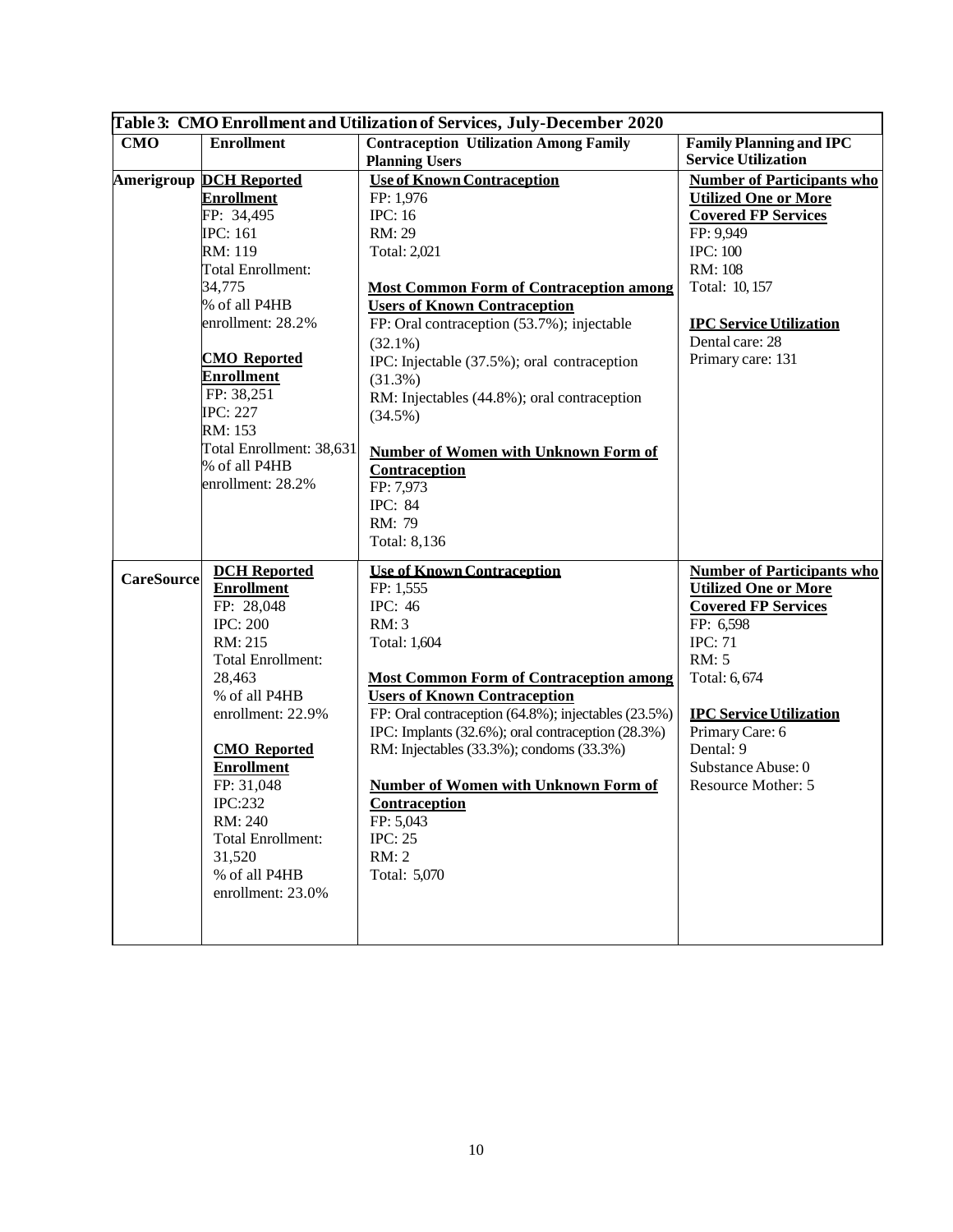|                    | Table 3: CMO Enrollment and Utilization of Services, July-December 2020 |                                                      |                                   |  |  |  |
|--------------------|-------------------------------------------------------------------------|------------------------------------------------------|-----------------------------------|--|--|--|
| <b>CMO</b>         | <b>Enrollment</b>                                                       | <b>Contraception Utilization Among Family</b>        | <b>Family Planning and IPC</b>    |  |  |  |
|                    |                                                                         | <b>Planning Users</b>                                | <b>Service Utilization</b>        |  |  |  |
| <b>Peach State</b> | <b>DCH</b> Reported                                                     | <b>Use of Known Contraception</b>                    | <b>Number of Participants who</b> |  |  |  |
|                    | <b>Enrollment</b>                                                       | FP: 5,090                                            | <b>Utilized One or More</b>       |  |  |  |
|                    | FP: 34,614                                                              | IPC: 67                                              | <b>Covered FP Services</b>        |  |  |  |
|                    | <b>IPC: 195</b>                                                         | RM: 93                                               | FP: 5,813                         |  |  |  |
|                    | RM: 178                                                                 | Total: 5,250                                         | <b>IPC: 71</b>                    |  |  |  |
|                    | <b>Total Enrollment:</b>                                                |                                                      | RM: 95                            |  |  |  |
|                    | 34,987                                                                  | <b>Most Common Form of Contraception among</b>       | Total: 5,884                      |  |  |  |
|                    | % of all P4HB                                                           | <b>Users of Known Contraception</b>                  |                                   |  |  |  |
|                    | enrollment: 28.2%                                                       | FP: Injectables (35.2%); oral contraception (26.3%)  | <b>IPC Service Utilization</b>    |  |  |  |
|                    |                                                                         | IPC: Injectables (28.4%); oral contraception (25.4%) | Primary Care: 34                  |  |  |  |
|                    | <b>CMO</b> Reported                                                     | RM: Injectables (25.8%); oral contraception (23.7%)  | Dental care: 6                    |  |  |  |
|                    | <b>Enrollment</b>                                                       |                                                      | Substance Abuse: 0                |  |  |  |
|                    | FP: 36,404                                                              | <b>Number of Women with Unknown Form of</b>          | Resource Mother: 112              |  |  |  |
|                    | <b>IPC: 228</b>                                                         | Contraception                                        |                                   |  |  |  |
|                    | RM: 224                                                                 | FP: 723                                              |                                   |  |  |  |
|                    | <b>Total Enrollment:</b>                                                | IPC: 4                                               |                                   |  |  |  |
|                    | 36,856                                                                  | <b>RM</b> : 2                                        |                                   |  |  |  |
|                    | % of all P4HB                                                           | <b>Total: 729</b>                                    |                                   |  |  |  |
|                    | enrollment: 26.9%                                                       |                                                      |                                   |  |  |  |
| <b>WellCare</b>    | <b>DCH</b> Reported                                                     | <b>Use of Known Contraception</b>                    | <b>Number of Participants who</b> |  |  |  |
|                    | <b>Enrollment</b>                                                       | FP: 2,465                                            | <b>Utilized One or More</b>       |  |  |  |
|                    | FP: 25,517                                                              | <b>IPC: 25</b>                                       | <b>Covered FP Services</b>        |  |  |  |
|                    | <b>IPC: 130</b>                                                         | RM: 32                                               | FP: 8,616                         |  |  |  |
|                    | RM: 311                                                                 | Total: 2,522                                         | IPC: 67                           |  |  |  |
|                    | <b>Total Enrollment:</b>                                                |                                                      | RM: 36                            |  |  |  |
|                    | 25,958                                                                  | <b>Most Common Form of Contraception among</b>       | Total: 8,719                      |  |  |  |
|                    | % of all P4HB                                                           | <b>Users of Known Contraception</b>                  |                                   |  |  |  |
|                    | enrollment: 20.9%                                                       | FP: Oral contraception (56.8%); injectables          | <b>IPC Service Utilization</b>    |  |  |  |
|                    |                                                                         | $(32.5\%)$                                           | Dental: 5                         |  |  |  |
|                    | <b>CMO</b> Reported                                                     | IPC: Oral contraception (60.0%); injectables         | Primary Care: 0                   |  |  |  |
|                    | <b>Enrollment</b>                                                       | $(24.0\%)$                                           | Substance Abuse: 0                |  |  |  |
|                    | FP: 29,616                                                              | RM: Oral contraception (62.5%); injectables          |                                   |  |  |  |
|                    | IPC:169                                                                 | (37.5%)                                              |                                   |  |  |  |
|                    | RM: 292                                                                 |                                                      |                                   |  |  |  |
|                    | <b>Total Enrollment:</b><br>30,077                                      | <b>Number of Women with Unknown Form of</b>          |                                   |  |  |  |
|                    | % of all P4HB                                                           | <b>Contraception</b><br>FP: 6,151                    |                                   |  |  |  |
|                    |                                                                         | <b>IPC: 42</b>                                       |                                   |  |  |  |
|                    | enrollment: 21.9%                                                       | RM: 4                                                |                                   |  |  |  |
|                    |                                                                         | Total: 6,219                                         |                                   |  |  |  |
|                    |                                                                         |                                                      |                                   |  |  |  |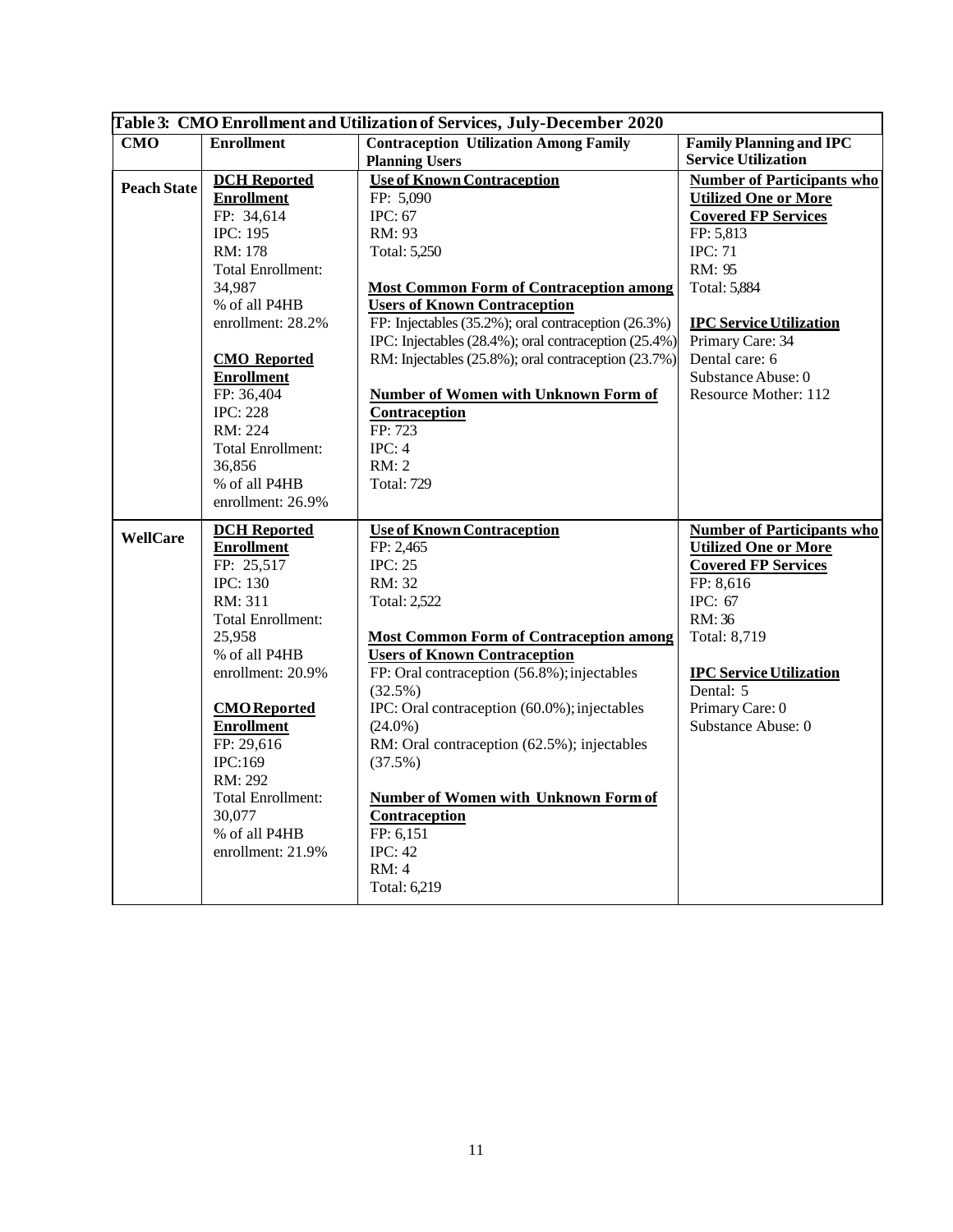The CMOs reported various changes in enrollment, contraception utilization, and family planning and IPC service utilization by P4HB enrollees from the first half of 2020 (Q1 and Q2) to the second half of 2020 (Q3 and Q4). Amerigroup reported an overall enrollment increase of 12.4% from the first to the second half of 2020 (34,456 to 38, 631). Enrollment increased in all categories, with the largest increase (17.1%) in IPC enrollees (from 194 to 227). CareSource reported an overall enrollment decrease of 4.9% from the first to the second half of 2020 (33, 148 to 31, 520. Enrollment decreased in the FP and IPC categories but increased in the RM category. Peach State reported an overall enrollment increase of 35.4% from the first to the second half of 2020 (27,214 to 36,856). Enrollment increased in all categories with the largest increase in the FP category (35.7%) from 26, 820 to 36,404 enrollees. WellCare experienced an overall enrollment increase from the first to the second half of 2020 (28, 848 to 30,077). Enrollment increased in all categories, with the largest increase (111.6%) in RM enrollees (from 138 to 292).

Utilization patterns also varied across the four CMOs. From the first half to the second half of 2020, the use of known contraception increased among Amerigroup and Peach State enrollees but decreased among CareSource and WellCare enrollees. For Amerigroup enrollees, contraception utilization increased 1% (from 2,002 to 2,021). For Peach State enrollees, known contraception utilization increased 18.5% (from 4,429 to 5,250). For CareSource enrollees, known contraception utilization decreased 19.6% (from 1,996 to 1,604), and for WellCare enrollees, known contraception utilization decreased 9.8% (from 2,797 to 2,522).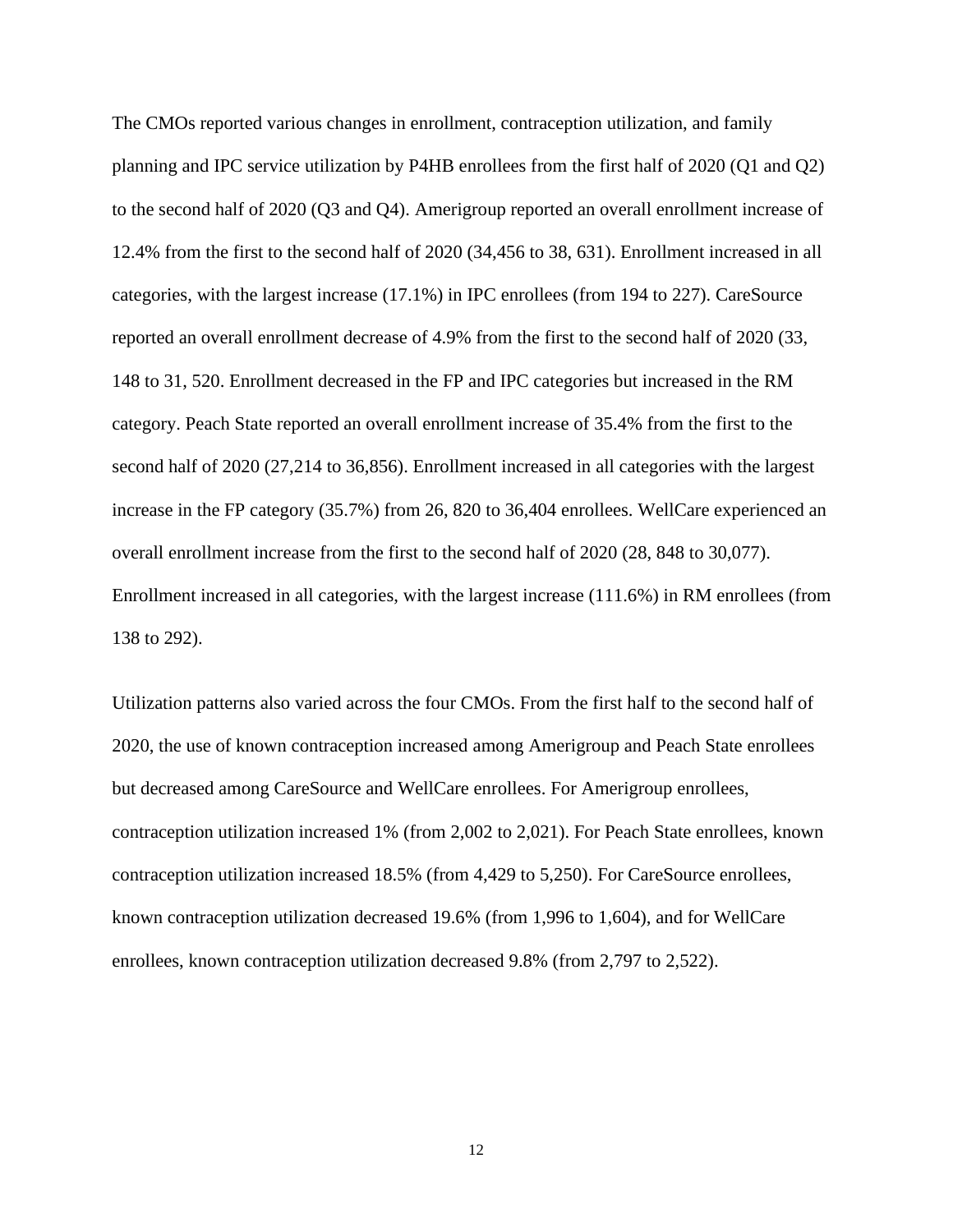In the second half of 2020, oral contraception was the most preferred form of contraception reported for FP enrollees for two of four CMOs (37.5% for Amerigroup, 28.4% for Peach State; are). For CareSource enrollees, the most preferred form of contraception was implants (32.%), while for WellCare IPC enrollees, the most preferred form of contraception was oral contraception (60.0%).

Changes in the total number of P4HB women who utilized one or more covered family planning services varied by enrollees in each of the four CMOS. For Amerigroup, utilization increased 9.6% for FP enrollees, increased 22% for IPC enrollees, and increased 14.9% for RM enrollees. For CareSource, utilization increased 8.4% for FP enrollees, increased 47.9% for IPC enrollees, and decreased by 16.7% for RM enrollees. For Peach State enrollees, utilization of one or more family planning services increased 19.8% for FP enrollees, decreased 25.3% for IPC enrollees, and increased by 18.8% for RM enrollees. For WellCare enrollees, utilization increased 1.7% for FP enrollees, increased 15.5% for IPC enrollees, and increased 140% for RM enrollees.

Service utilization among the CMOs' IPC enrollees also varied. Compared to the first half of 2020, utilization of primary care services increased 52.3% among Amerigroup enrollees (52.3%), 200% among CareSource enrollees, and 17.2% among Peach State enrollees. There was no change in the utilization of primary care services among WellCare enrollees. Dental care utilization decreased from the first half to the second half of 2020 among IPC enrollees of Amerigroup and Peach State but increased for IPC enrollees of CareSource and WellCare enrollees. Dental care utilization decreased 45.1% for Amerigroup IPC enrollees and decreased 33.3% for Peach State IPC enrollees. Dental care utilization increased 28.6% for CareSource enrollees and 25% for WellCare enrollees.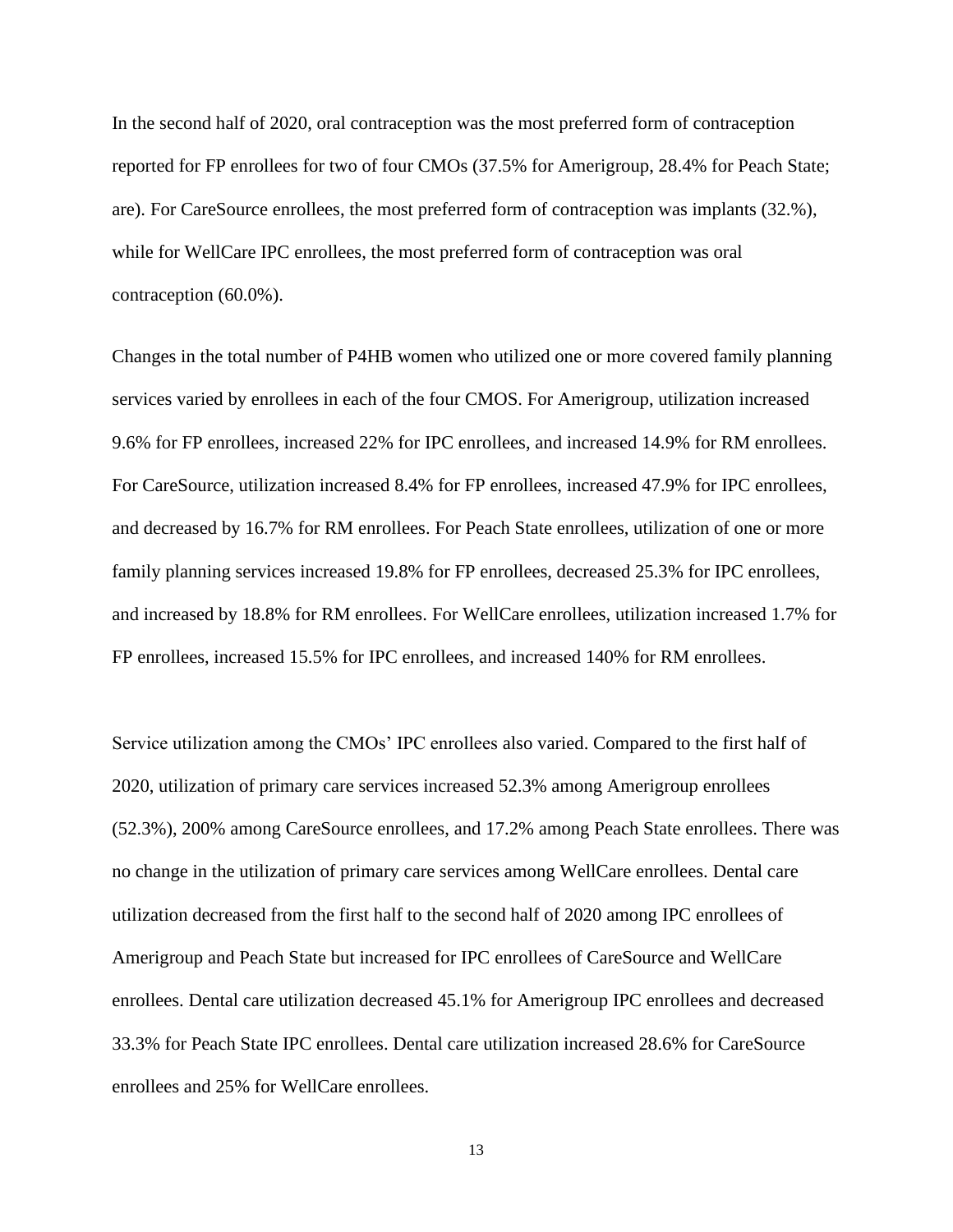# **CMO OUTREACH ACTIVITIES**

In Table 4**,** we provide information from each CMO regarding outreach activities to potential and new FP and IPC enrollees in the last six months of 2020 (July to December 2020). The CMOs were able to conduct numerous outreach activities in this time-period.

| Table 4: CMO Outreach, July-December 2020 |                                                                                                                                                                                                                                                                                                                                                                                                              |                                                                                                                                                                                                                                                                                                                                                                                                                                                        |  |  |  |
|-------------------------------------------|--------------------------------------------------------------------------------------------------------------------------------------------------------------------------------------------------------------------------------------------------------------------------------------------------------------------------------------------------------------------------------------------------------------|--------------------------------------------------------------------------------------------------------------------------------------------------------------------------------------------------------------------------------------------------------------------------------------------------------------------------------------------------------------------------------------------------------------------------------------------------------|--|--|--|
| <b>CMO</b>                                | <b>All Outreach Activities</b>                                                                                                                                                                                                                                                                                                                                                                               | <b>IPC Specific Outreach</b>                                                                                                                                                                                                                                                                                                                                                                                                                           |  |  |  |
| Amerigroup                                | • Virtual conferencing used in place of<br>face-to-face visits.<br>• New member mailings and welcome<br>calls                                                                                                                                                                                                                                                                                                | • Reminder letters and phone calls<br>• 55 successful welcome calls made to IPC and<br>RM participants<br>• Due to the COVID-19 pandemic, no home visits<br>were made.                                                                                                                                                                                                                                                                                 |  |  |  |
| <b>CareSource</b>                         | • Welcome calls and postcards to all<br>P4HB enrollees within 30 days of<br>being eligible.<br>• New member mailings                                                                                                                                                                                                                                                                                         | • Welcome calls to IPC and RM participants<br>• Reminder letters and phone calls<br>• 315 successful outreach efforts to IPC and RM<br>members to engage in case management.<br>• Due to the COVID-19 pandemic, no home visits<br>were made.                                                                                                                                                                                                           |  |  |  |
| <b>Peach State</b>                        | • 4,281 new enrollees received a call<br>from PS about the P4HB benefits and<br>services.<br>• 3,904 new enrollee packets were<br>mailed to new members.<br>• Hosted 13 virtual events with P4HB<br>enrollees to discuss program services.<br>• 1,185 enrollees (both new and<br>existing PSHP members)<br>received educational materials<br>resulting in a phone call to the<br>plan to inquire about P4HB. | • 110 members who had a VLBW infant received<br>telephone calls<br>• A total of 327 mothers seen in a high-volume<br>delivery hospital were educated with a virtual face-<br>to-face visit.                                                                                                                                                                                                                                                            |  |  |  |
| <b>WellCare</b>                           | • Due to the COVID-19 pandemic,<br>most community outreach has<br>transition to virtual activities.<br>• P4HB mailings sent to 1,840<br>members who recently delivered.                                                                                                                                                                                                                                      | • Resource Mothers attempted to contact enrollees to<br>educate them on plan benefits.<br>• Members who delivered a VLBW baby received<br>outreach and education in order to build rapport<br>and reduce gaps in care through the loss of<br>insurance. Members were forwarded to the state<br>• In the last half of 2020, the Resource Mothers<br>conducted telephone outreach to 4,599 enrollees.<br>Of these, 1,912 were educated on Plan benefits. |  |  |  |

These activities targeted new and prospective enrollees across the CMOs and ranged from telephone calls, mailings, and virtual face-to-face visits. Most outreach activities were limited or conducted virtually due to the continuation of the COVID-19 pandemic.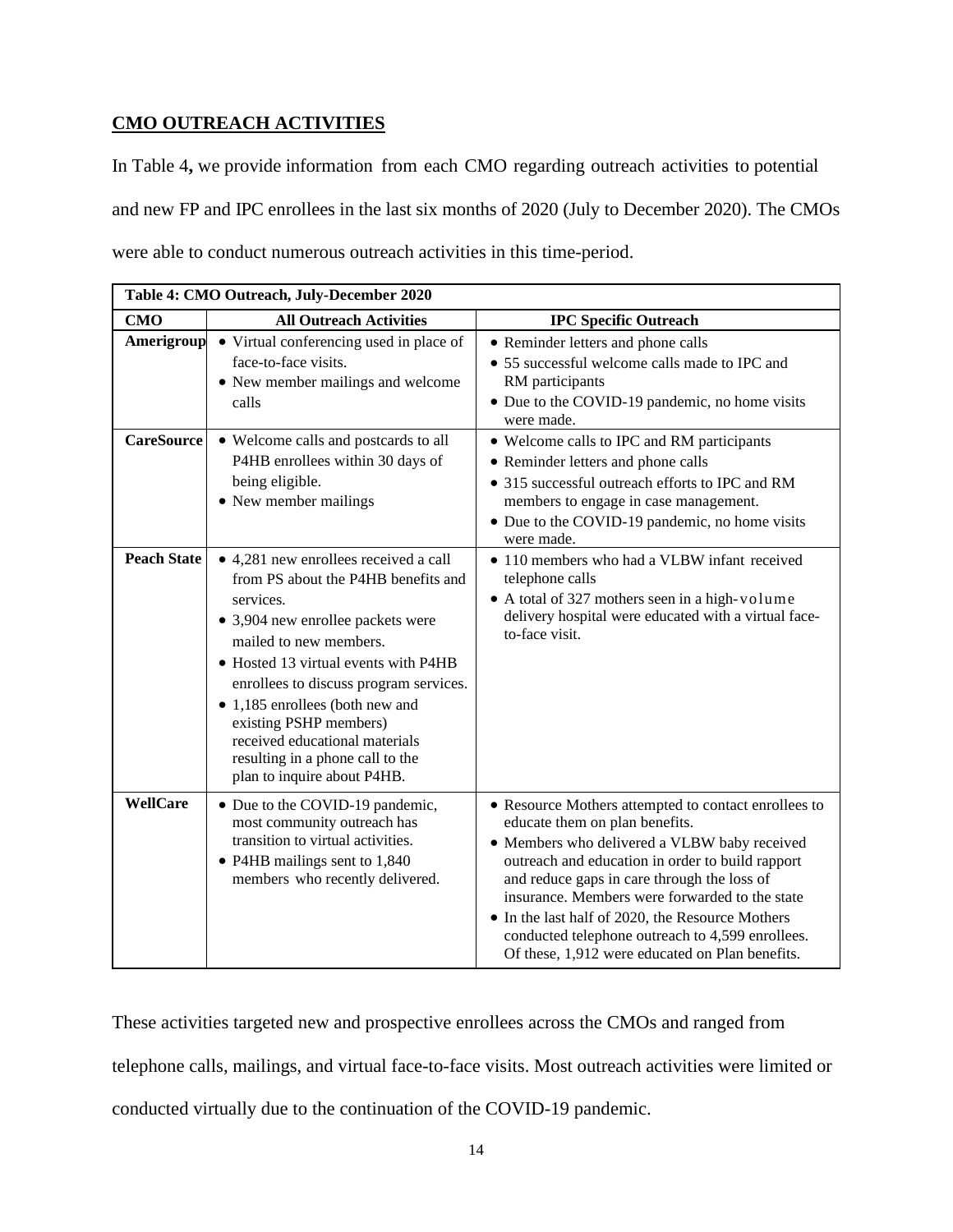# **IPC&RM FILES:**

The four Care Management Organizations (CMOs) track aspects of case management for women enrolled in P4HB IPC or RM only. In this report, we review the case management files for the last two quarters of 2020 (Q3 and Q4), which included data on 1331 unique women enrolled in either IPC or RM only across all four CMOs (302 Amerigroup, 467 CareSource, 435 Peach State, 127WellCare). Among these 1331 women, 716 (54%) accepted case management, 102 (8%) declined case management, and for 379 (38%) information about acceptance or declination of case management was either missing or pending. For Q3 and Q4, the declination of case management varied according to whether the woman was enrolled in IPC (5%) or RM only (10%). There was also substantial variation in women's acceptance of case management across the four CMOs, as shown in Table 5.

**Table 5**. Acceptance of Case Management Services by Medicaid Care Management **Organization** 

|                   | <b>Medicaid Care Management Organization</b> |                   |                           |                 |                            |
|-------------------|----------------------------------------------|-------------------|---------------------------|-----------------|----------------------------|
| Case              | Amerigroup                                   | <b>CareSource</b> | Peach                     | <b>WellCare</b> | <b>TOTAL</b><br>$N = 1331$ |
| <b>Management</b> | $N = 302$                                    | $N = 467$         | <b>State</b><br>$N = 435$ | $N = 127$       |                            |
| Accepted          | 76 (25%)                                     | 201 (43%)         | 318 (73%)                 | 121 (95%)       | 716 (54%)                  |
| Declined          | 12(4%)                                       | 40 (9%)           | 47 (11%)                  | 3(2%)           | 102(8%)                    |
| Missing/Pending   | 214 (71%)                                    | 226 (48%)         | 70 (16%)                  | 3(3%)           | 513 (38%)                  |

Among the 716 women who accepted case management, 255 (36%) had at least one phone or face-to-face contact with the case manager during Q3 and/or Q4, whereas 461 (64%) had no documented contact with the case manager, with substantial variation in the proportion of IPC and RM only enrollees having at least one phone or face-to-face contact with the case manager according to CMO assignment (Table 6).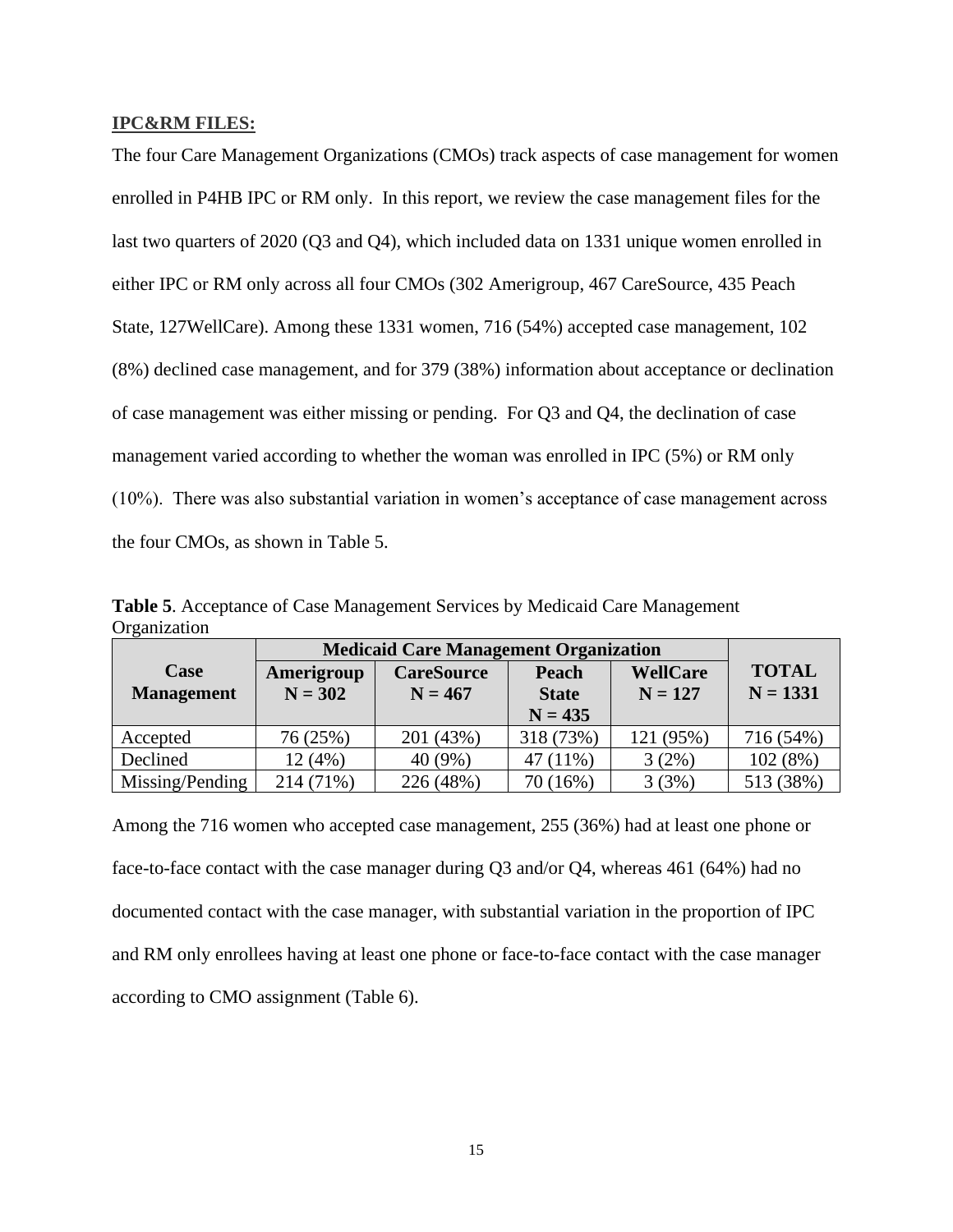**Table 6**. Interaction with Case Manager (Among those Accepting) by Medicaid Care Management Organization

|                   |            | <b>Medicaid Care Management Organization</b> |              |                 |              |  |  |  |
|-------------------|------------|----------------------------------------------|--------------|-----------------|--------------|--|--|--|
| Case              | Amerigroup | <b>CareSource</b>                            | <b>Peach</b> | <b>WellCare</b> | <b>TOTAL</b> |  |  |  |
| <b>Management</b> | $N = 76$   | $N = 201$                                    | <b>State</b> | $N = 121$       | $N = 716$    |  |  |  |
|                   |            |                                              | $N = 318$    |                 |              |  |  |  |
| Face-to-face or   | $0(0\%)$   | 7(4%)                                        | 181 (57%)    | 67 (55%)        | 255 (36%)    |  |  |  |
| telephone         |            |                                              |              |                 |              |  |  |  |

Among the 255 enrollees who had at least one phone or face-to-face contact with the case manager, 156 (61%) had a problem list that contained at least one problem; the most common items on the problem list were annual health exam, general health and social concerns, employment and job skills, high blood pressure, diabetes, or other health conditions, community resources, finances, baby or childcare, family and intimate relationships, education, and transportation. For this group of enrollees with a least one phone or face-to-face contact with the case manager, 143 (56%) had care plan goals, with the most common goals being around healthy lifestyle education, community resource education, employment, and support for follow-up health care appointments (setting and keeping appointments), as well as housing, finances, and education. In contrast, among the 461 enrollees who did not have at least one phone or face-toface contact, only 65 (14%) had a problem list that contained at least one problem; the most common items on the problem list were annual health exam, community resources, other contributing health conditions, employment, housing, job skills, transportation, and childcare. For this group of enrollees, 83 (18%) had care plan goals, the most common of which focused on healthy lifestyle education and community resource education.

Across the three groups of enrollees (*i.e.,* those who accepted case management services and had at least one face-to-face or phone contact, those who accepted case management services and did not have any face-to-face or phone contact, and those who declined case management services),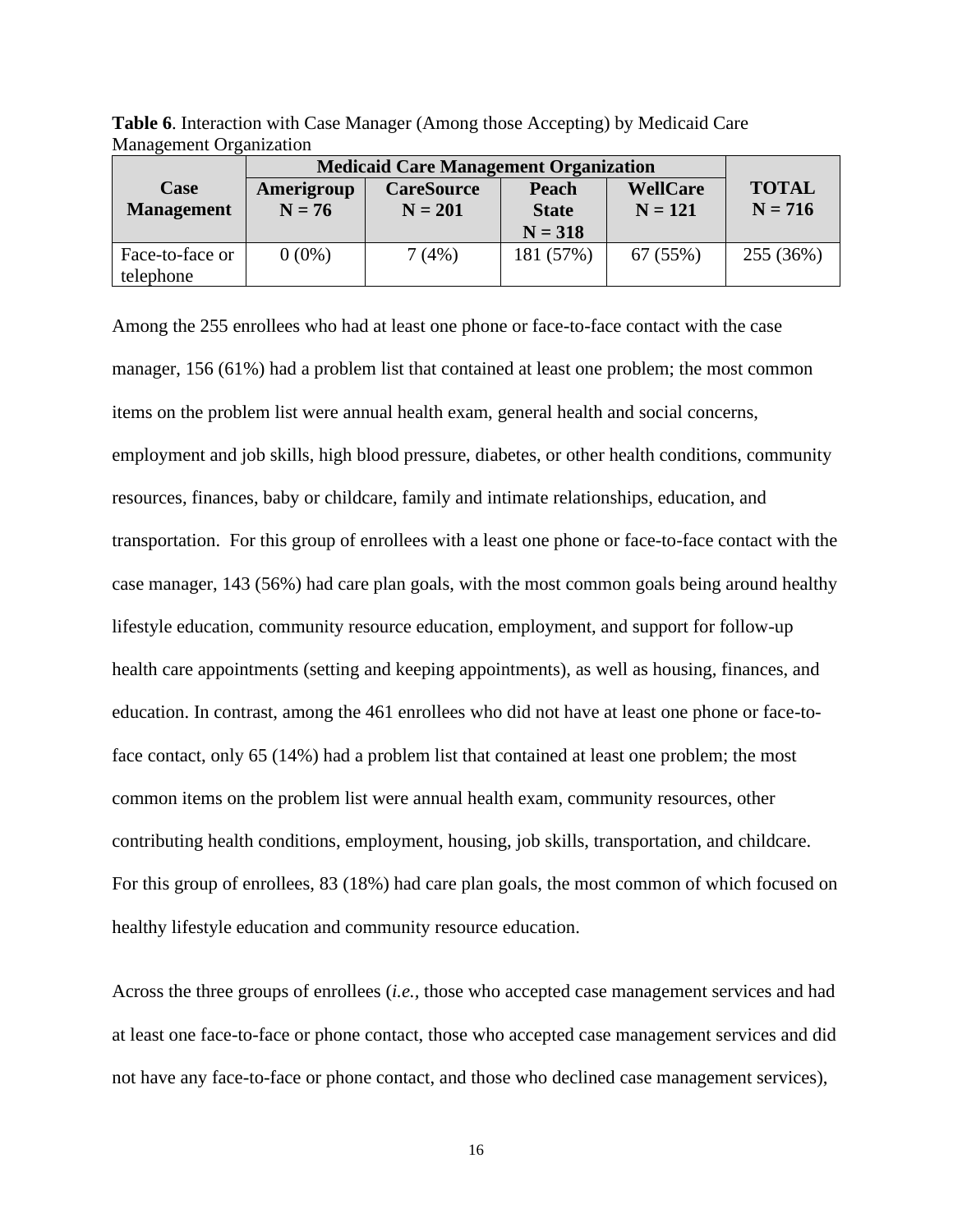there were differences in the percentage who were using a more effective method of birth control during the quarter compared to the method they were using at the start of the quarter (Table 7). Approximately 9% of those declining case management were using a more effective method at the end of the quarter whereas 17% of those who accepted and had no face-to-face or phone contact with the case manager were and 11% of those who accepted and had at least one face-toface or phone contact with the case manager were  $(p=0.047)$ . Likewise, there were differences in the percentage of women across the groups who were using particular types of birth control methods (*p<0.001*). However, these results must be interpreted with caution given the high percentage of missing data on birth control type, particularly among those who declined case management or who accepted case management but had no face-to-face or phone case management encounter.

**Table 7**. IPC and RM Only Enrollees' Use of Birth Control According to Case Management Group

|                              | <b>Case Management Group</b> |                 |                        |                |
|------------------------------|------------------------------|-----------------|------------------------|----------------|
| <b>Birth Control Outcome</b> |                              | Accepted, No    | <b>Accepted, Face-</b> |                |
|                              | <b>Declined</b>              | face-to-face or | to-face or phone       | p-value inter- |
|                              |                              | phone contact   | contact                | group          |
|                              | $N = 102$                    | $N = 461$       | $N = 255$              | comparison     |
| Participant selected more    |                              |                 |                        |                |
| effective form of birth      | $9(9\%)*$                    | $76(17%)$ *     | $29(11\%)*$            | $0.047*$       |
| control                      |                              |                 |                        |                |
| Birth control method used    |                              |                 |                        |                |
| at end of the period:        |                              |                 |                        |                |
| Sterilization                | $1(1\%)$                     | 42 (9%)         | 10(4%)                 | $< 0.001*$     |
| <b>LARC</b>                  | 5(5%)                        | 31(7%)          | 38 (15%)               |                |
| Injectable                   | $11(11\%)$                   | 16(4%)          | 24 (9%)                |                |
| Oral contraceptive pills     | 12(12%)                      | 40 (9%)         | 34 (13%)               |                |
| Condoms                      | $1(1\%)$                     | 15 (3%)         | 13 (5%)                |                |
| Other                        | $\Omega$                     | $4(1\%)$        | 5(2%)                  |                |
| None                         | $9(9\%)$                     | 45 (10%)        | 61(24%)                |                |
| Unknown/Missing              | 63 (63%)                     | 268 (58%)       | 75 (29%)               |                |

*\* indicates statistically significant difference in proportion across the three case management groups.*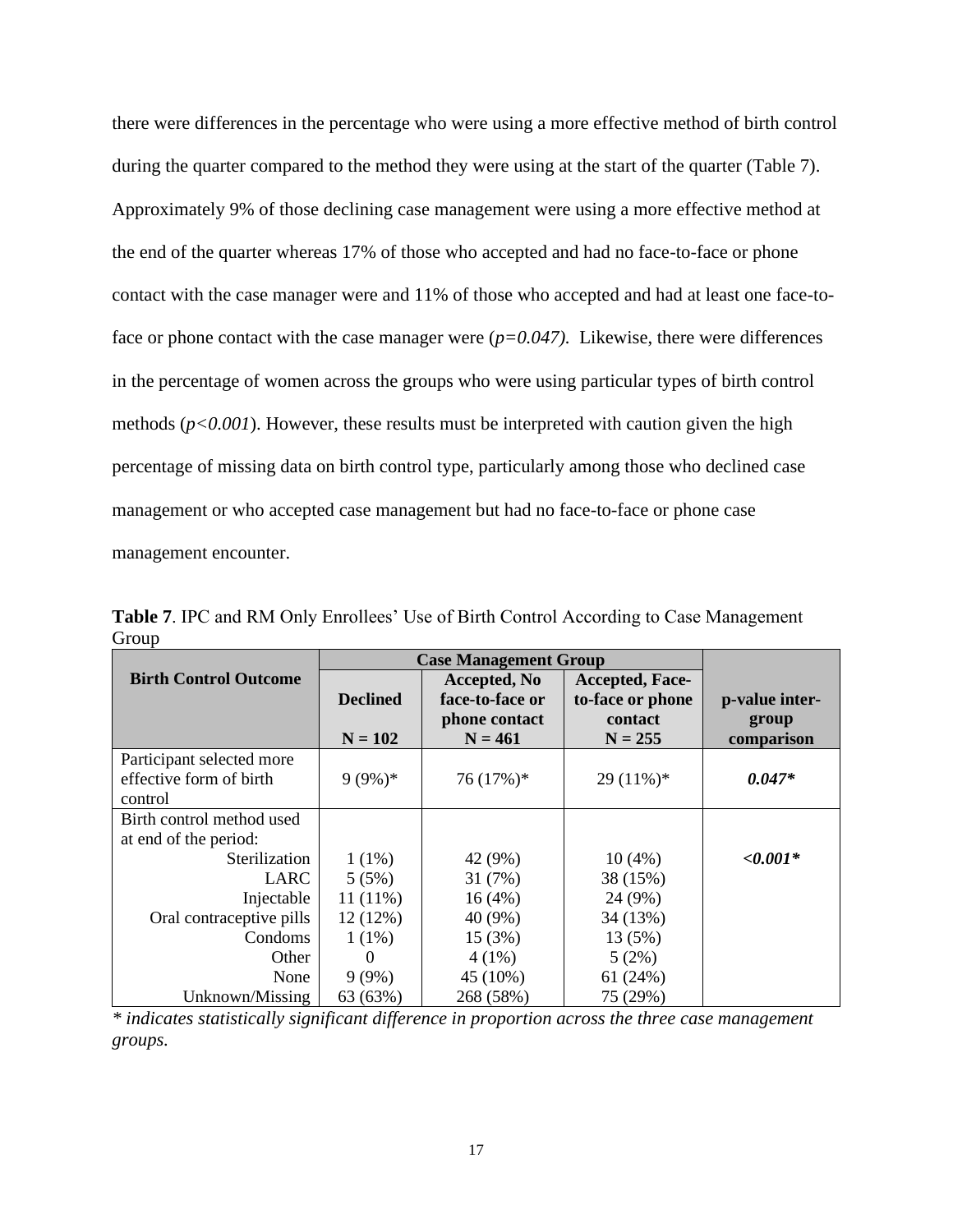# **MEMBER & PROVIDER SURVEYS**

# **Overview**

As part of the P4HB program, the CMOs, in collaboration with DCH, monitor member and provider overall knowledge and understanding of the program one to two times a year through an analysis of member and provider surveys. These surveys represent four CMOs, Amerigroup, CareSource, Peach State, and Well Care. The CMOs and DCH review the results of each wave of the surveys to identify areas of poor understanding about the P4HB program. Analyses of these survey results help the CMOs and DCH better understand and improve member and provider experiences with the P4HB program, as it is important to both the CMOs and DCH to identify any area that could negatively affect the satisfaction of members and providers who participate in the program. Any areas that do not meet the CMOs' performance goals are analyzed for barriers and opportunities for improvement. Although there are concerns with the low response rates for the surveys and the lack of information on representativeness of the respondents, these surveys provide DCH with an overall 'view' of member and provider involvement with the P4HB program and potential barriers to greater awareness and involvement in the program.

### **Survey Methods**

To date, the member and provider surveys have been administered in sixteen waves. The most recent wave of the member and provider surveys, the sixteenth wave, was conducted in August and September of 2020. Members identified by the CMOs were contacted by phone for the survey (4,000 participants). Of the 4,000 program participants contacted, 109 (2.7%) responded to the survey. All contracted providers who participated in the program during the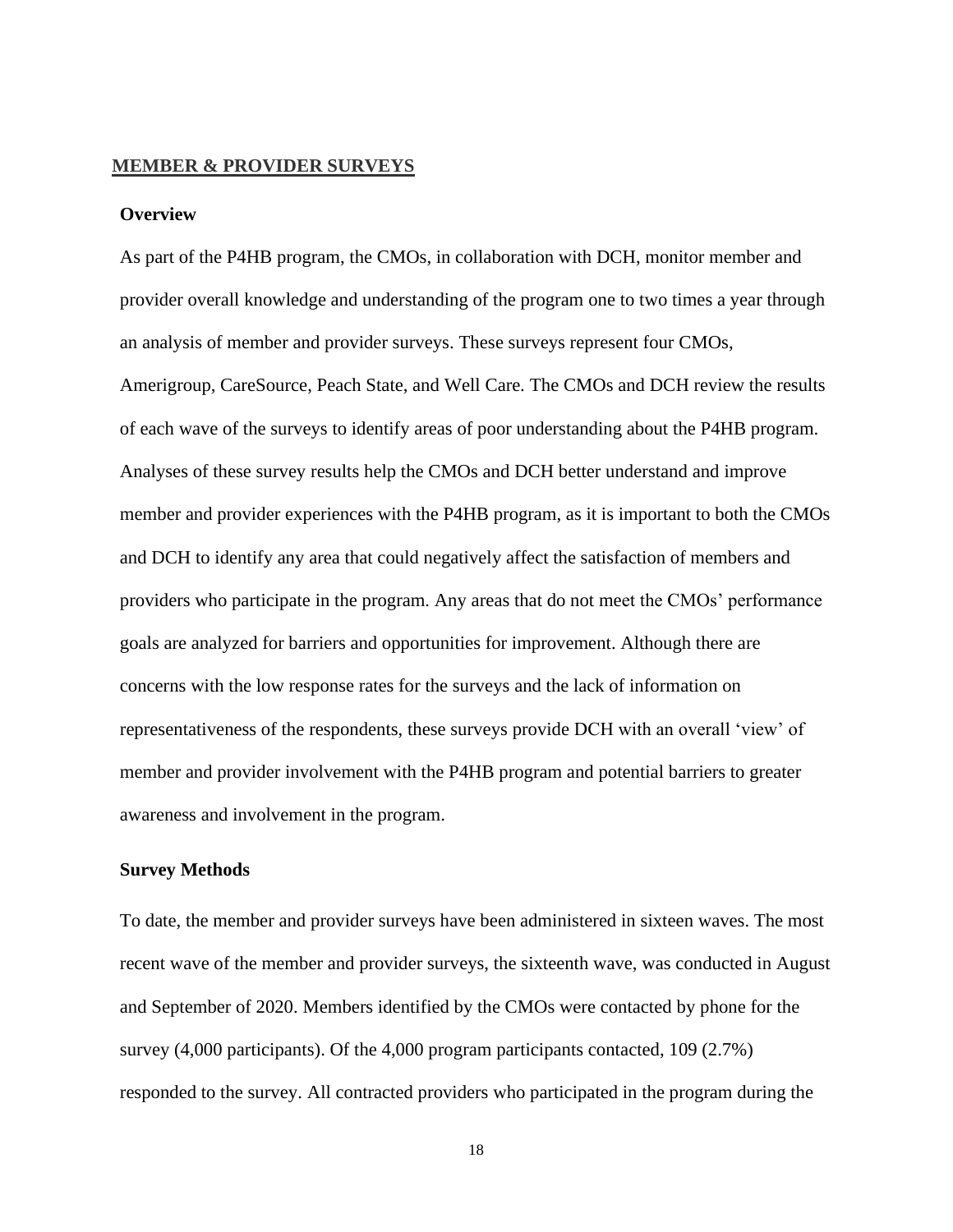same period with a valid e-mail address (2,000) were sent the provider survey via the online "Survey Monkey" tool. A mere 14 (0.7%) providers responded. The sections below provide a summary of the responses from the most recent wave of the CMOs' member and provider surveys (wave sixteen).

### **CMO Member Survey Results**

In this most recent 16th wave, each CMO was able to pull a random sample of 1,000 members for a total of 4,000 that met the selection criteria for inclusion in the member survey. The rate of participation in the member surveys, across the four CMOs, was 2.7% for wave 16. For wave 16, the member response rates were: 2.6% (26/1,000) for Peach State, 3.3% (33/1,000) for Amerigroup, 1.6% (16/1000) for WellCare, and 3.4% (34/1000) for CareSource. As before, we note these are far below a desired level of survey response.

Table 8 summarizes the members' responses regarding reasons for their enrollment in the P4HB program, the services they have used, the services they had trouble accessing prior to enrollment in P4HB and the types of problems encountered with accessing those services, as well as benefits of the P4HB program to the member. For the most recent waves of the survey, a substantial percentage of respondents reported enrolling in the P4HB program to receive primary care services (between 69 and 67% in waves 15 and 16, respectively), which was the most common response. The next most common response regarding reason for enrollment was to receive birth control or family planning (48% and 42% in waves 15 and 16, respectively). Approximately one-third of respondents indicated their reason for enrollment was to receive testing or treatment for sexually transmitted infections (approximately 36% in both waves) and pregnancy testing (33% and 31% n waves 15 and 16, respectively). Regarding reported service utilization among respondents, approximately 58% and 52%,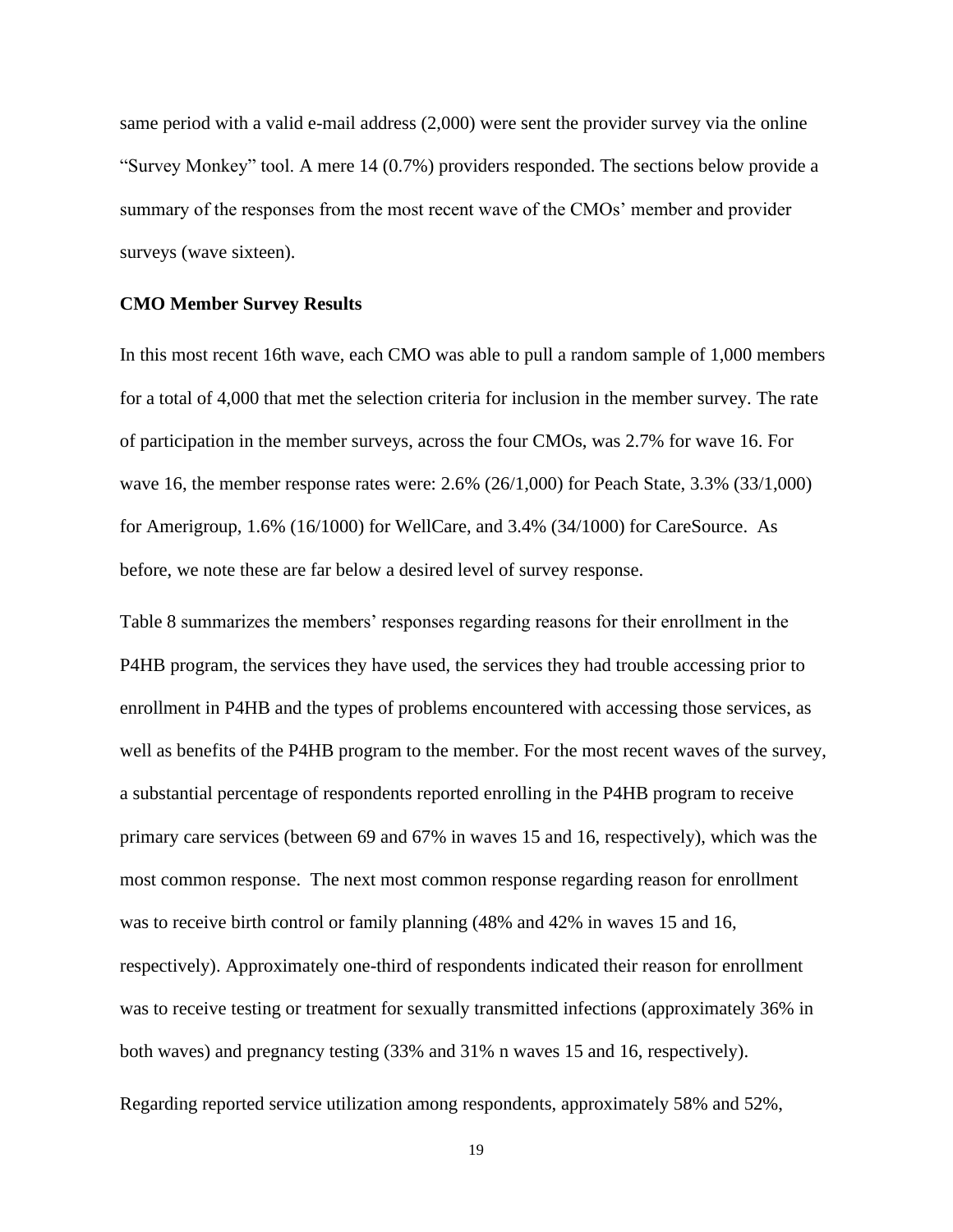respectively, reported that they used primary care services (the most common response) whereas 41% and 43% in waves 15 and 16 indicated they used birth control or family planning services. Between one-quarter and one-third in each of waves 15 and 16 indicated they used pregnancy testing (26% and 32%, respectively) or services for the testing or treatment of sexually transmitted infections (25% and 33%, respectively).

The most commonly reported service that respondents indicated that they had trouble accessing prior to enrolling in P4HB was primary care (38% and 46% in waves 15 and 16, respectively). Nearly thirty percent also reported having problems with accessing birth control or family planning services prior to enrolling in P4HB in both of the two most recent waves. Less commonly reported problems were in accessing testing or treatment for sexually transmitted infections (16% and 25% in waves 15 and 16, respectively) and pregnancy testing (13% and 15%, respectively).

A substantial number of respondents reported that P4HB made particular changes for them. Approximately 39% reported that with P4HB they started using a method of birth control in both of the two most recent waves of the survey. Approximately one-quarter (25% and 28% in waves 15 and 16, respectively) indicated they began going to a different doctor or nurse for family planning services or to a different doctor or nurse for primary care. Approximately 16% in both waves indicated that they changed their birth control method under P4HB.

| Table 8. Enrollment and Utilization of Services in P4HB®     |                   |                   |  |  |  |
|--------------------------------------------------------------|-------------------|-------------------|--|--|--|
|                                                              | 15th Wave $N=110$ | 16th Wave $N=109$ |  |  |  |
|                                                              | Responses $n$ (%) | Responses $n$ (%) |  |  |  |
| Enrollment in P4HB <sup>®</sup> to get                       |                   |                   |  |  |  |
| Birth control or family planning services                    | 53 (48.2%)        | 46 (42.2%)        |  |  |  |
| Pregnancy testing                                            | 37 (33.6%)        | 34 (31.2%)        |  |  |  |
| Testing or treatment for sexually transmitted infections     | $40(36.4\%)$      | 39 (35.8%)        |  |  |  |
| Primary care (such as routine check-up, care for an illness) | 76 (69.1%)        | 73 (67.0%)        |  |  |  |
| Other                                                        | 16 (14.5%)        | $10(9.2\%)$       |  |  |  |
| Have used these P4HB <sup>®</sup> services                   |                   |                   |  |  |  |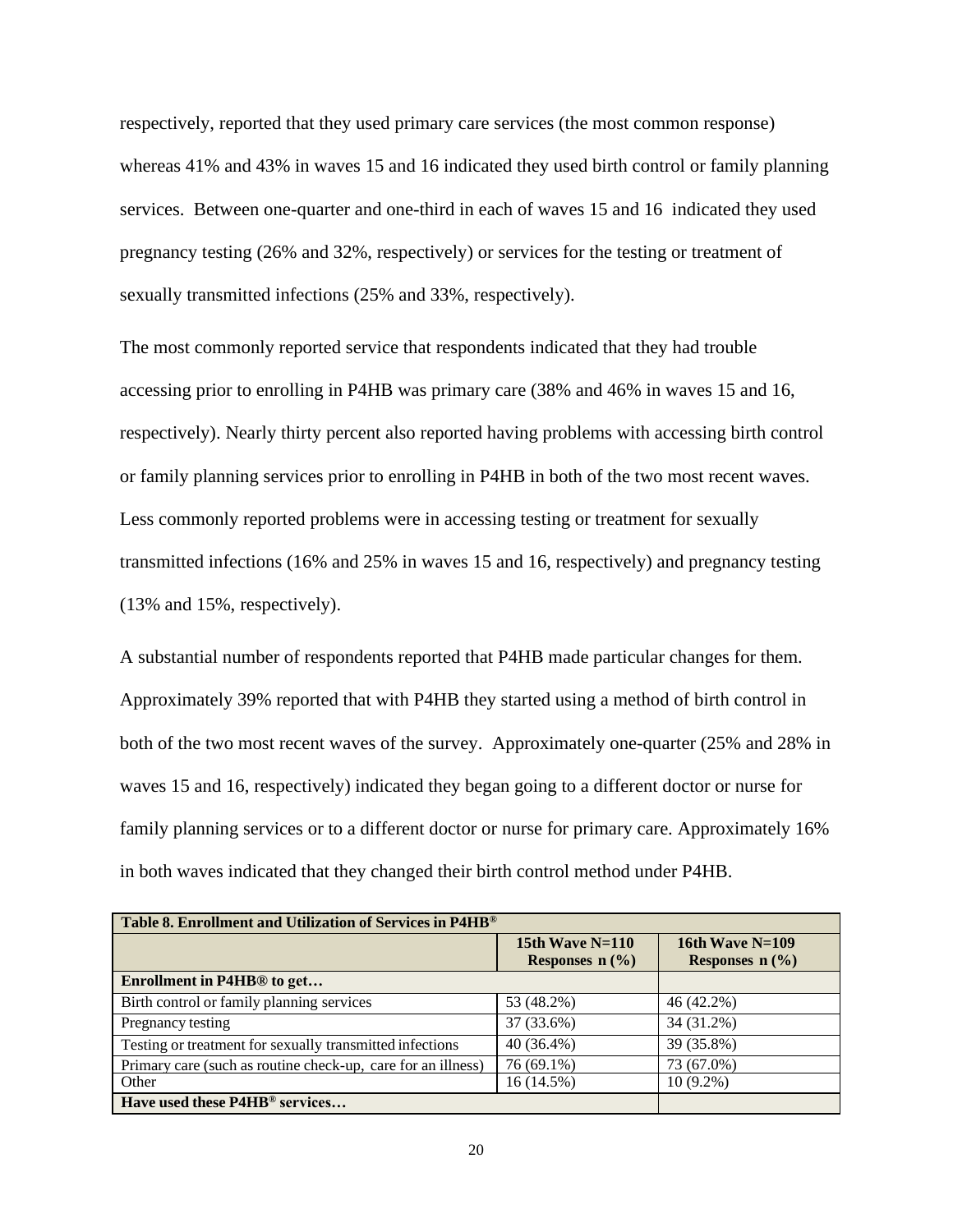| Birth control or family planning services                                          | 46 (41.8%) | 47 (43.1%)   |
|------------------------------------------------------------------------------------|------------|--------------|
| Pregnancy testing                                                                  | 29 (26.4%) | 35 (32.1%)   |
| Testing or treatment for sexually-transmitted infections                           | 28 (25.5%) | 36 (33.0%)   |
| Primary care (such as routine check-up, care for an                                | 64 (58.2%) | 57 (52.3%)   |
| Other                                                                              | $4(3.6\%)$ | $2(1.8\%)$   |
| Before enrolling in P4HB®, had trouble getting                                     |            |              |
| Birth control or family planning services                                          | 32 (29.1%) | 29 (26.6%)   |
| Pregnancy testing                                                                  | 15 (13.6%) | $17(15.6\%)$ |
| Testing or treatment for sexually-transmitted infections                           | 18 (16.4%) | 27 (24.8%)   |
| Primary care (such as routine check-up, care for an illness)                       | 42 (38.2%) | 50 (45.9%)   |
| Other                                                                              | 12 (10.9%) | 19 (17.4%)   |
| Changes P4HB <sup>®</sup> made for the participant                                 |            |              |
| I am going to a different doctor or nurse for family                               | 31 (28.2%) | 31 (28.4%)   |
| planning services or birth                                                         |            |              |
| I am going to a different doctor or nurse for primary care                         | 31 (28.2%) | 27 (24.8%)   |
| I have started using a birth control                                               | 43 (39.1%) | 42 (38.5%)   |
| I have changed the birth control method I use                                      | 18 (16.4%) | 18 (16.5%)   |
| I have more choices of birth control methods                                       | 53 (48.2%) | 55 (50.5%)   |
| I do not have to use my own money for family planning<br>services or birth control | 50 (45.4%) | 55 (50.5%)   |
| I can get preventive care (such as Pap smears) and family<br>planning counseling   | 89 (80.9%) | 84 (77.1%)   |
| With the Purple Card (IPC), I can get care for illnesses                           | $9(8.2\%)$ | $10(9.2\%)$  |
| With the Purple Card (IPC), I can get medicines for<br>illnesses when I need them  | $7(6.4\%)$ | $10(9.2\%)$  |
| Other                                                                              | 34 (30.9%) | $6(5.5\%)$   |

The data in Table 9 below provides information regarding the knowledge that members had about the P4HB program with respect to both services covered and eligibility criteria for the specific components of P4HB. Responses regarding knowledge of the services covered under the FP "Pink Card" of the P4HB program indicate limited knowledge during both of the two most recent waves of the survey. Between approximately one-third to forty percent of respondents were aware that birth control services and methods, pregnancy testing, screening for sexually-transmitted infections, Pap smear, pelvic examinations, and follow-up of an abnormal Pap smear were covered. The knowledge of all other covered services was among fewer than one-third of respondents, with fewer than 20% knowing that tubal ligation and nonemergency transportation were covered in each of the two most recent waves of the survey.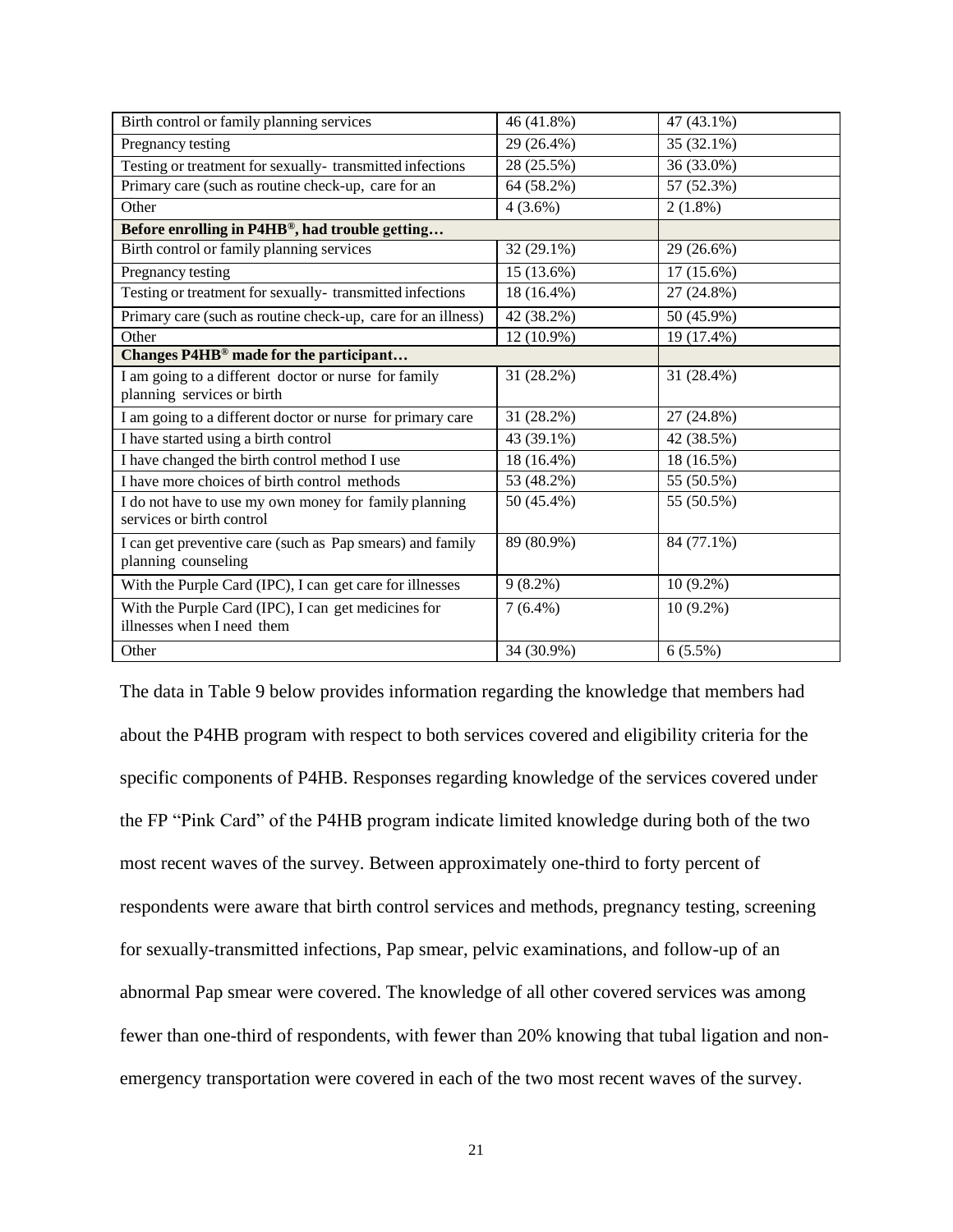Responses regarding knowledge of the services covered under the Interpregnancy "Purple Card" of the P4HB program indicate very limited knowledge. Fewer than 10% of respondents had knowledge of any of the covered services, including knowledge of coverage of primary care services (which was the most commonly reported at 8% during each of the two most recent waves of the survey).

The patterns of knowledge of enrollees about eligibility criteria was similar to knowledge of covered services. For the "Pink Card", 45% or fewer of respondents had knowledge of the eligibility criteria during both of the two most recent waves of the survey, with the requirement for Georgia citizenship being the most commonly recognized eligibility criteria. Knowledge of the eligibility criteria for the "Purple Card" was substantially lower, with fewer than 10% of respondents knowing any of the eligibility criteria for the "Purple Card".

| Table 9. Knowledge of Members about P4HB®                                     |                                        |                                        |  |  |  |  |
|-------------------------------------------------------------------------------|----------------------------------------|----------------------------------------|--|--|--|--|
| Knowledge of                                                                  | 15th Wave $N=110$<br>Responses $n$ (%) | 16th Wave $N=109$<br>Responses $n$ (%) |  |  |  |  |
| <b>Services available through the "Pink Card" (Family Planning Component)</b> |                                        |                                        |  |  |  |  |
| Birth control services and methods                                            | 36 (32.7%)                             | 41 (37.6%)                             |  |  |  |  |
| Pap smear and pelvic exam                                                     | 38 (34.5%)                             | 45 (41.3%)                             |  |  |  |  |
| Tubal Ligation (tubes tied)                                                   | 20 (18.2%)                             | 15 (13.8%)                             |  |  |  |  |
| Pregnancy testing                                                             | 38 (34.5%)                             | 45 (41.3%)                             |  |  |  |  |
| Screening for sexually transmitted infections                                 | 35 (31.8%)                             | 45 (41.3%)                             |  |  |  |  |
| Follow-up of an abnormal Pap smear                                            | 38 (34.5%)                             | 41 (37.6%)                             |  |  |  |  |
| Treatment for sexually transmitted infections                                 | 32 (29.1%)                             | 40 (36.7%)                             |  |  |  |  |
| Treatment for major problems related to family planning services              | 31 (28.2%)                             | 31 (28.4%)                             |  |  |  |  |
| Vitamins with folic acid                                                      | 26 (23.6%)                             | 26 (23.9%)                             |  |  |  |  |
| Some vaccinations                                                             | 24 (21.8%)                             | 24 (22.0%)                             |  |  |  |  |
| Non-emergency transportation                                                  | 20 (18.2%)                             | 16 (14.7%)                             |  |  |  |  |
| Services available through the "Purple Card" (Interpregnancy                  | <b>Care Component)</b>                 |                                        |  |  |  |  |
| Primary care services (up to 5 visits per year)                               | $9(8.2\%)$                             | $9(8.3\%)$                             |  |  |  |  |
| Treatment for medical problems like high blood pressure<br>and diabetes       | $6(5.5\%)$                             | $7(6.4\%)$                             |  |  |  |  |
| Medicines for medical problems like high blood pressure<br>and diabetes       | $6(5.5\%)$                             | $8(7.3\%)$                             |  |  |  |  |
| Care for drug and alcohol abuse (such as rehab programs)                      | $4(3.6\%)$                             | $7(6.4\%)$                             |  |  |  |  |
| Some dental services                                                          | $7(6.4\%)$                             | $7(6.4\%)$                             |  |  |  |  |
| Non-emergency transportation                                                  | $6(5.5\%)$                             | $5(4.6\%)$                             |  |  |  |  |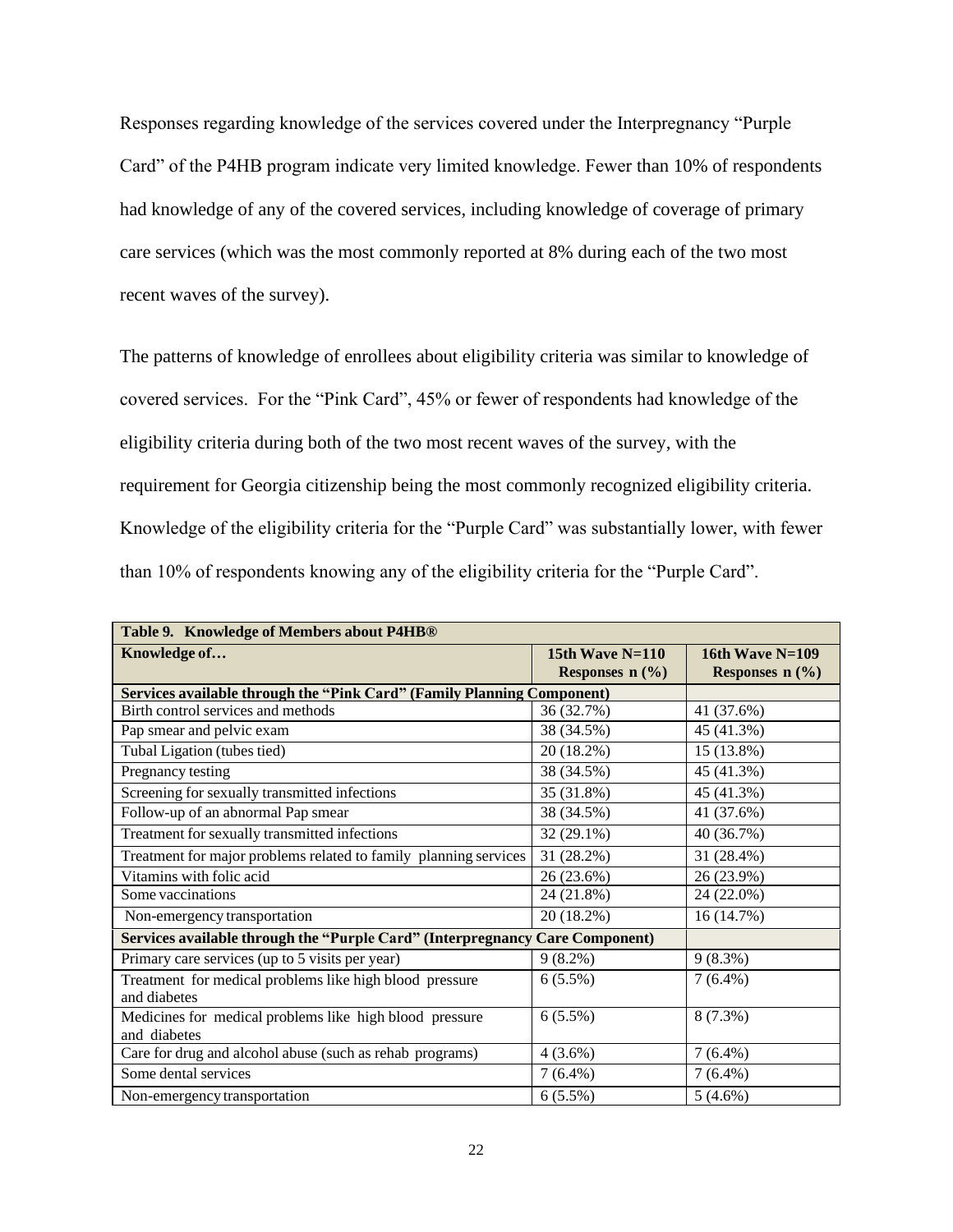| Nurse case management/Resource Mother                                                   | 5(4.5%)      | $6(5.5\%)$  |
|-----------------------------------------------------------------------------------------|--------------|-------------|
| <b>Eligibility for 'Pink Card' (Family Planning Component)</b>                          |              |             |
| Be between 18-44 years of age                                                           | 40 (36.4%)   | 42 (38.5%)  |
| Be a resident of Georgia                                                                | 45 (40.9%)   | 49 (45.0%)  |
| Be a U.S. Citizen                                                                       | 43 (39.1%)   | 45 (41.3%)  |
| Have a household income that is at or below 200% of the<br>federal poverty level        | 37 (33.6%)   | 39 (35.8%)  |
| Not be eligible for Medicaid or the Children's Health<br>Insurance Program (Peach Care) | 32 (29.1%)   | 34 (31.2%)  |
| Not otherwise insured for Family FP Services                                            | $32(29.1\%)$ | 35 (31.2%)  |
| Other                                                                                   | $1(0.9\%)$   | $3(2.8\%)$  |
| <b>Eligibility for 'Purple Card' (Interpregnancy Care Component)</b>                    |              |             |
| Be between 18-44 years of age                                                           | $9(8.2\%)$   | $10(9.2\%)$ |
| Be a resident of Georgia                                                                | $9(8.2\%)$   | $9(8.3\%)$  |
| Be a U.S. Citizen                                                                       | $9(8.2\%)$   | $9(8.3\%)$  |
| Have a household income that is at or below 200% of the<br>federal poverty level        | $10(9.1\%)$  | $7(6.4\%)$  |
| Not be eligible for Medicaid or the Children's Health<br>Insurance Program (CHIP)       | $7(6.4\%)$   | $6(5.5\%)$  |
| Not otherwise insured for health care services                                          | $8(7.3\%)$   | 6(5.5%)     |
| Delivered a baby weighing $<$ 3 pounds 5 ounces since<br>January 1, 2011                | 5(4.5%)      | $5(4.6\%)$  |
| Other                                                                                   | $2(1.8\%)$   | $1(0.9\%)$  |

The data in Table 10 provides information about covered service utilization by members. The most commonly utilized services under the "Pink Card", according to members' responses, were: Pap smear and pelvic exam as well as birth control services and methods (approximately 71% to 64% in the two most recent waves of the survey), and family planning visits (57-59%%) as well as screening for sexually transmitted infections (48-49%) and pregnancy testing (46%). The least commonly reported utilized services were tubal ligation (4% in wave 15, 13% in wave 16), treatment for problems related to family planning services (10% in wave 15, 26% in wave 16), and non-emergency transportation (12-13% in both waves). The most commonly utilized services under the "Purple Card" was also Pap smear and pelvic exam (100% in wave 15 and 83% in wave 16). More than half of users reported utilizing services for pregnancy testing (60% in wave 15, 67% in wave 16) and primary care services (60% in wave 15, 47% in wave 16) and half reported using services related to screening for sexually transmitted infections (50% in wave 15, 58% in wave 16), follow-up of an abnormal pap smear (50% in wave 15, 42% in wave 16). The least commonly utilized service under the "Purple Card" was vitamins (0% in wave 15, 16% in wave 16), tubal ligation (10% in wave 15, 25% in wave 16), and treatment for medical problems like high blood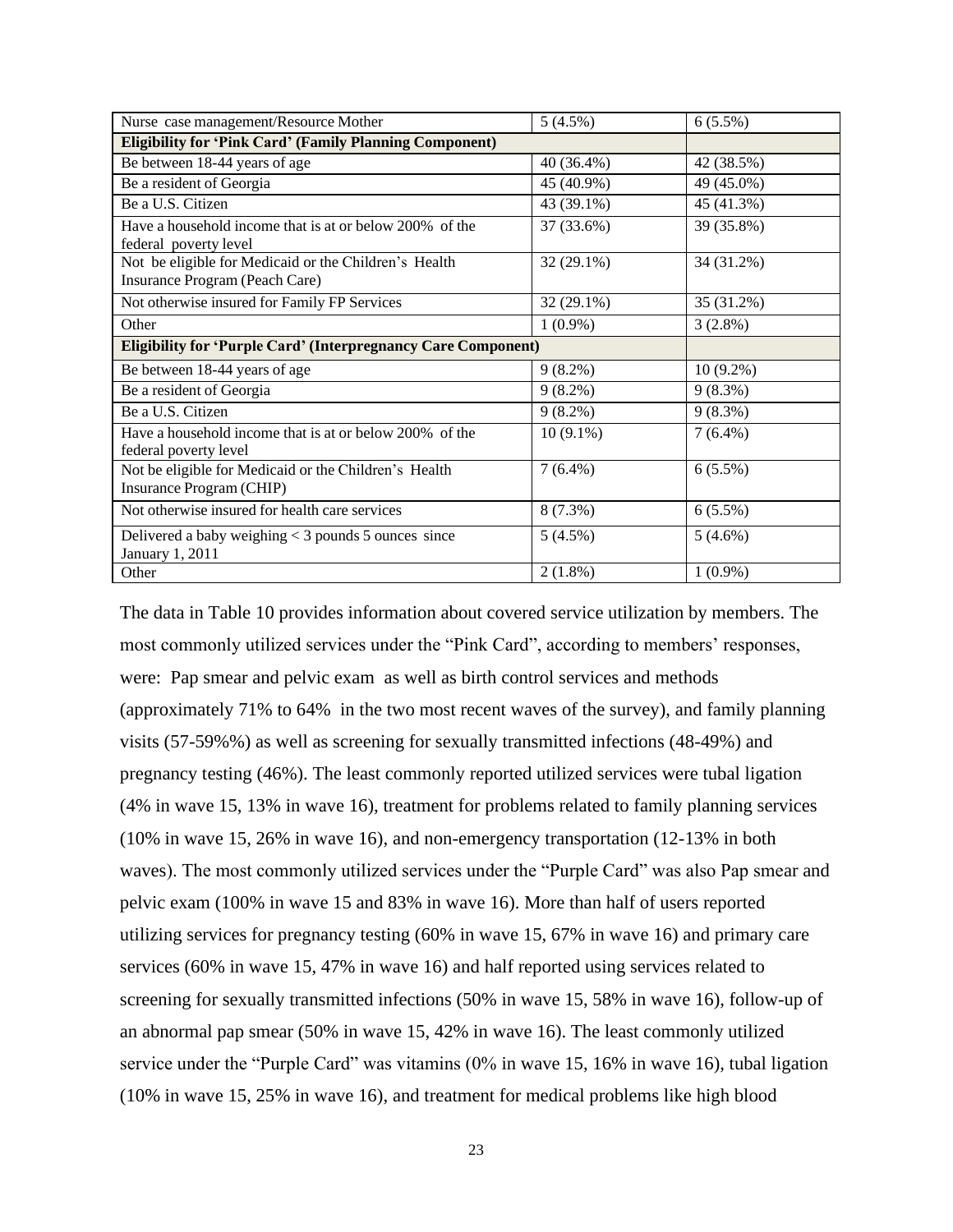| Table 10. Services Used by Members of P4HB®                         |                                           |                   |             |                   |
|---------------------------------------------------------------------|-------------------------------------------|-------------------|-------------|-------------------|
| <b>SERVICES USED</b>                                                | 15th Wave $N=59**$<br>16th Wave $N=66$ ** |                   |             |                   |
|                                                                     |                                           | Responses $n$ (%) |             | Responses $n$ (%) |
| <b>Component of P4HB®</b>                                           | "Pink"                                    | "Purple           | "Pink"      | "Purple           |
|                                                                     | Card"                                     | Card"             | Card"       | Card"             |
|                                                                     | $n=49$                                    | $n=10$            | $n=54$      | $n=12$            |
| Birth control services and methods                                  | $30(61.2\%)$                              | $7(70.0\%)$       | 34 (63.0%)  | $3(25.0\%)$       |
| Family planning visit                                               | 29 (59.2%)                                | $6(60.0\%)$       | 31 (57.4%)  | $9(75.0\%)$       |
| Pap smear and pelvic exam                                           | 31 (63.3%)                                | 10                | 35 (64.8%)  | 10                |
|                                                                     |                                           | $(100.0\%)$       |             | $(83.3\%)$        |
| Tubal Ligation (tubes tied)                                         | $2(4.1\%)$                                | $1(10.0\%)$       | $7(13.0\%)$ | $3(25.0\%)$       |
| Pregnancy testing                                                   | 23 (46.9%)                                | $6(60.0\%)$       | 25 (46.3%)  | 8(66.7%)          |
| Screening for sexually transmitted infections                       | 24 (49.0%)                                | $5(50.0\%)$       | 26 (48.1%)  | $7(58.3\%)$       |
| Follow-up of an abnormal Pap smear                                  | 15 (30.6%)                                | $5(50.0\%)$       | 18 (33.3%)  | 5(41.7%)          |
| Treatment for sexually transmitted infections                       | 11 (22.4%)                                | $2(20.0\%)$       | 15 (27.8%)  | 5(41.7%)          |
| Treatment for major problems related to family planning<br>services | $5(10.2\%)$                               | $3(30.0\%)$       | 14 (25.9%)  | $3(25.0\%)$       |
| Vitamins with folic acid                                            | $10(20.4\%)$                              | $0(0.0\%)$        | 12 (22.2%)  | 2(16.7%)          |
| Any vaccinations                                                    | $7(14.3\%)$                               | $4(40.0\%)$       | 10(18.5%)   | $1(8.3\%)$        |
| Non-emergency transportation                                        | $6(12.2\%)$                               | $3(30.0\%)$       | $7(13.0\%)$ | $0(0.0\%)$        |
| Primary care services (up to 5 visits per year)                     | ----                                      | $6(60.0\%)$       | ----        | 5(41.7%)          |
| Treatment for medical problems like high blood                      |                                           | $1(10.0\%)$       |             | $3(25.0\%)$       |
| pressure and diabetes                                               |                                           |                   |             |                   |
| Medicines for medical problems like high blood                      | -----                                     | $1(10.0\%)$       | $- - - - -$ | $3(25.0\%)$       |
| pressure and diabetes                                               |                                           |                   |             |                   |
| Care for drug and alcohol abuse (such as rehab programs)            | $- - - - -$                               | $0(0.0\%)$        | $- - - - -$ | $1(8.3\%)$        |
| Any dental services                                                 |                                           | $2(20.0\%)$       |             | 2(16.7%)          |
| Nurse case management / Resource Mother                             |                                           | $0(0.0\%)$        |             | 2(16.7%)          |

pressure and diabetes (10% in wave 15, 25% in wave 16).

\*\* Note: The sample size for this component of the survey is 66 as only those members who were classified as being enrolled in either the FP only ("Pink Card") or the IPC ("Purple Card") components were included. The results (percentages) are reported per the populations surveyed.

Table 11 summarizes the members' responses to the problems they have encountered with the P4HB program since enrollment. For the "Pink Card", 32% of respondents reported having a problem in the "other" category in wave 15, which is difficult to interpret, although this fell to 9% in wave 16. Nearly 26% reported not being able to find a doctor or nurse willing to take P4HB clients in wave 16, up from 14% in wave 15. Fewer than 20% reported any of the surveyed problems related to not being able to get services or referrals or to find a provider or clinic in both of the two most recent waves of the survey. For the "Purple Card", 100% of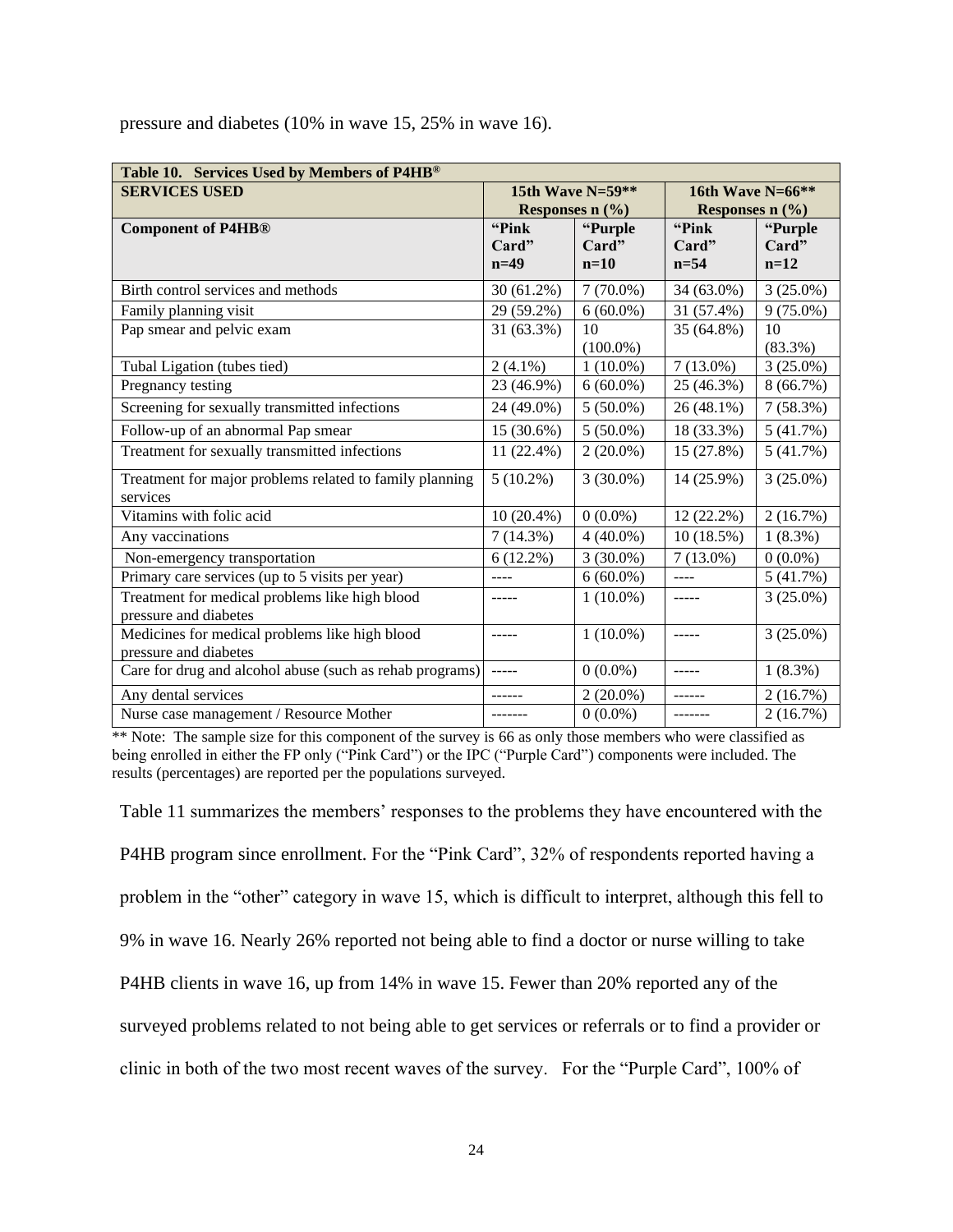respondents reported having a problem in the "other" category in wave 15, implying that there are specific problems respondents are having that are not accounted for in the present list of options, although this fell to 0% in wave 16. Thirty percent of respondents also reported not being able to find a doctor or nurse willing to take P4HB clients in wave 15 although this fell to 17% in wave 16, whereas 20% or fewer reported not wanting to leave their current doctor or nurse, having to wait too long to get services, not having transportation services, not being able to get to the doctor or nurse when they are open, or the doctor or nurse not prescribing the birth control method they want to use in both of the two most recent waves of the survey.

| Table 11. Problems Encountered by Members Enrolled in P4HB®                          |                                          |                           |                        |                                            |
|--------------------------------------------------------------------------------------|------------------------------------------|---------------------------|------------------------|--------------------------------------------|
| <b>Problems Under P4HB</b> <sup>®</sup>                                              | 15th Wave<br>$N=59**$ Responses n $(\%)$ |                           |                        | 16th Wave<br>$N=66$ ** Responses n $(\% )$ |
| <b>Component of P4HB<sup>®</sup></b>                                                 | "Pink Card"<br>$n=49$                    | "Purple<br>Card" $n = 10$ | "Pink"<br>Card" $n=54$ | "Purple<br>Card" $n=12$                    |
| I cannot get the family planning services I<br>want                                  | 8 (16.3%)                                | $1(10.0\%)$               | $12(22.2\%)$           | 2(16.7%)                                   |
| I cannot get referrals or follow-up for care I<br>need                               | $9(18.4\%)$                              | $1(10.0\%)$               | 8 (14.8%)              | $1(8.3\%)$                                 |
| I cannot find a doctor or nurse willing to take<br>P4HB clients                      | 7(14.3%)                                 | $3(30.0\%)$               | 14 (25.9%)             | 2(16.7%)                                   |
| I do not want to leave my current doctor or<br>nurse                                 | $5(10.2\%)$                              | $2(20.0\%)$               | $4(7.4\%)$             | $1(8.3\%)$                                 |
| I must wait too long to get services                                                 | $8(16.3\%)$                              | $2(20.0\%)$               | $6(11.1\%)$            | 2(16.7%)                                   |
| I do not have transportation                                                         | $6(12.2\%)$                              | $2(20.0\%)$               | $6(11.1\%)$            | $0(0.0\%)$                                 |
| I cannot get to the doctor or nurse when they<br>are open                            | $6(12.2\%)$                              | $2(20.0\%)$               | 8 (14.8%)              | $1(8.3\%)$                                 |
| My P4HB doctor or nurse will not prescribe<br>the birth control method I want to use | $4(8.2\%)$                               | $2(20.0\%)$               | $1(1.9\%)$             | $0(0.0\%)$                                 |
| Other                                                                                | 16 (32.7%)                               | $10(100.0\%)$             | $5(9.3\%)$             | $0(0.0\%)$                                 |

\*\* Note: The sample size for this component of the survey is 66 as only those members who were classified as being enrolled in either the FP only ("Pink Card") or the IPC ("Purple Card") components were included. The results (percentages) are reported per the populations surveyed.

Data displayed in Tables 12 and 13 concern members reported needs for more information or difficulties in understanding the P4HB program. Notably, between 25% to 39% of respondents indicated the need for more information related to the cost of services, services available with the "Purple Card", services available with the "Pink Card", and where to go for services during both of the two most recent waves of the survey (Table 12). Similarly, between 10% to 29% of respondents across both the "Pink Card" and "Purple Card" and both of the two most recent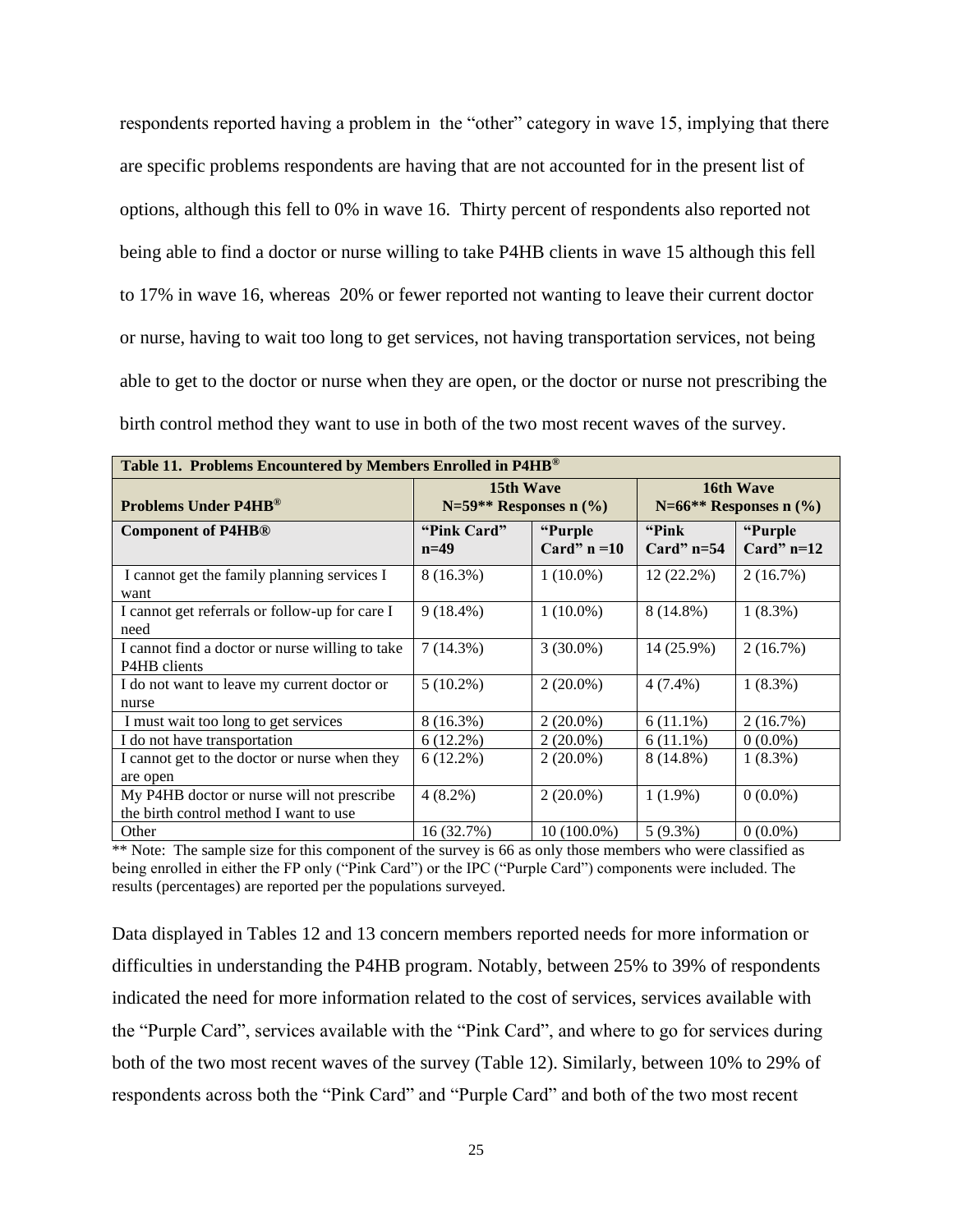waves of the survey indicated difficulty understanding who can get P4HB, whether they could get P4HB, the required documents to sign up for P4HB, how to pick a CMO and/or provider, and what they can get from P4HB.

| Table 12. Information Needs about P4HB® |                                                   |                                        |  |  |
|-----------------------------------------|---------------------------------------------------|----------------------------------------|--|--|
| <b>Type of Information</b>              | 15th Wave $N=110$<br>Reponses $n$ $(\frac{9}{6})$ | 16th Wave $N=109$<br>Responses $n$ (%) |  |  |
|                                         | <b>Needs More Information</b>                     |                                        |  |  |
| Where to go for service                 | 25 (22.7%)                                        | 38 (34.9%)                             |  |  |
| Services available with the Pink Card   | 30 (27.3%)                                        | 43 (39.4%)                             |  |  |
| Services available with the Purple Card | 29 (26.4%)                                        | 40 (36.7%)                             |  |  |
| Cost of services                        | 31 (28.2%)                                        | 42 (38.5%)                             |  |  |

| Table 13. Areas of P4HB® that Were Hard to Understand  |                                             |                      |                                              |                            |
|--------------------------------------------------------|---------------------------------------------|----------------------|----------------------------------------------|----------------------------|
| Area                                                   | 15th Wave $N=59**$<br>Responses $n$ $(\% )$ |                      | 16th Wave $N=66$ **<br>Responses $n$ $(\% )$ |                            |
| Hard to Understand $n$ (%)                             | "Pink Card"<br>$n = 49$                     | "Purple<br>$Card"$ n | "Pink Card"<br>$n = 54$                      | "Purple"<br>Card" $n = 12$ |
| Who can get P4HB <sup>®</sup>                          | 12 (24.5%)                                  | $2(20.0\%)$          | 15 (27.8%)                                   | 2(16.7%)                   |
| Whether I can get P4HB <sup>®</sup>                    | 7(14.3%)                                    | $2(20.0\%)$          | $16(29.6\%)$                                 | 2(16.7%)                   |
| Complete the paperwork to sign up for P4HB®            | $1(2.0\%)$                                  | $1(10.0\%)$          | $7(13.0\%)$                                  | $0(0.0\%)$                 |
| Complete the web form to sign up for P4HB <sup>®</sup> | $2(4.1\%)$                                  | $1(10.0\%)$          | 8 (14.8%)                                    | $0(0.0\%)$                 |
| Get the required documents to sign up for<br>$PAHB^@$  | $5(10.2\%)$                                 | $1(10.0\%)$          | $6(11.1\%)$                                  | $1(8.3\%)$                 |
| Pick a Care Management Organization<br>(CMO)           | $6(12.2\%)$                                 | $1(10.0\%)$          | 8 (14.8%)                                    | 2(16.7%)                   |
| Pick a provider                                        | $6(12.2\%)$                                 | $1(10.0\%)$          | $12(22.2\%)$                                 | 2(16.7%)                   |
| Understand what I can get from P4HB <sup>®</sup>       | $10(20.4\%)$                                | $1(10.0\%)$          | 15 (27.8%)                                   | $1(8.3\%)$                 |
| Other                                                  | $10(20.4\%)$                                | $0(0.0\%)$           | $4(7.4\%)$                                   | $0(0.0\%)$                 |

\*\*\* Note: While the sample size for this component of the survey was 66 for wave fifteen as only those members who were classified as being enrolled in either the FP only ("Pink Card") or the IPC ("Purple Card") components were included, the results (percentages) are reported per the populations surveyed.

The member survey probes the following areas to assess whether key reproductive health assessments occurred during the encounter: whether the member was asked about key reproductive health topics during her last health care appointment and whether the member would like to be asked those questions (Table 14**).** Approximately half of respondents in the two most recent waves of the survey reported that a doctor or nurse asked them about whether they use birth control to prevent or space pregnancies during their last encounter, whether they use male or female condoms to prevent STIs, and their sexual practices. For all other monitored reproductive health topics, 46% or fewer report that their doctor or nurse asked them about the topic during their last encounter, with the lowest percentage report (23% in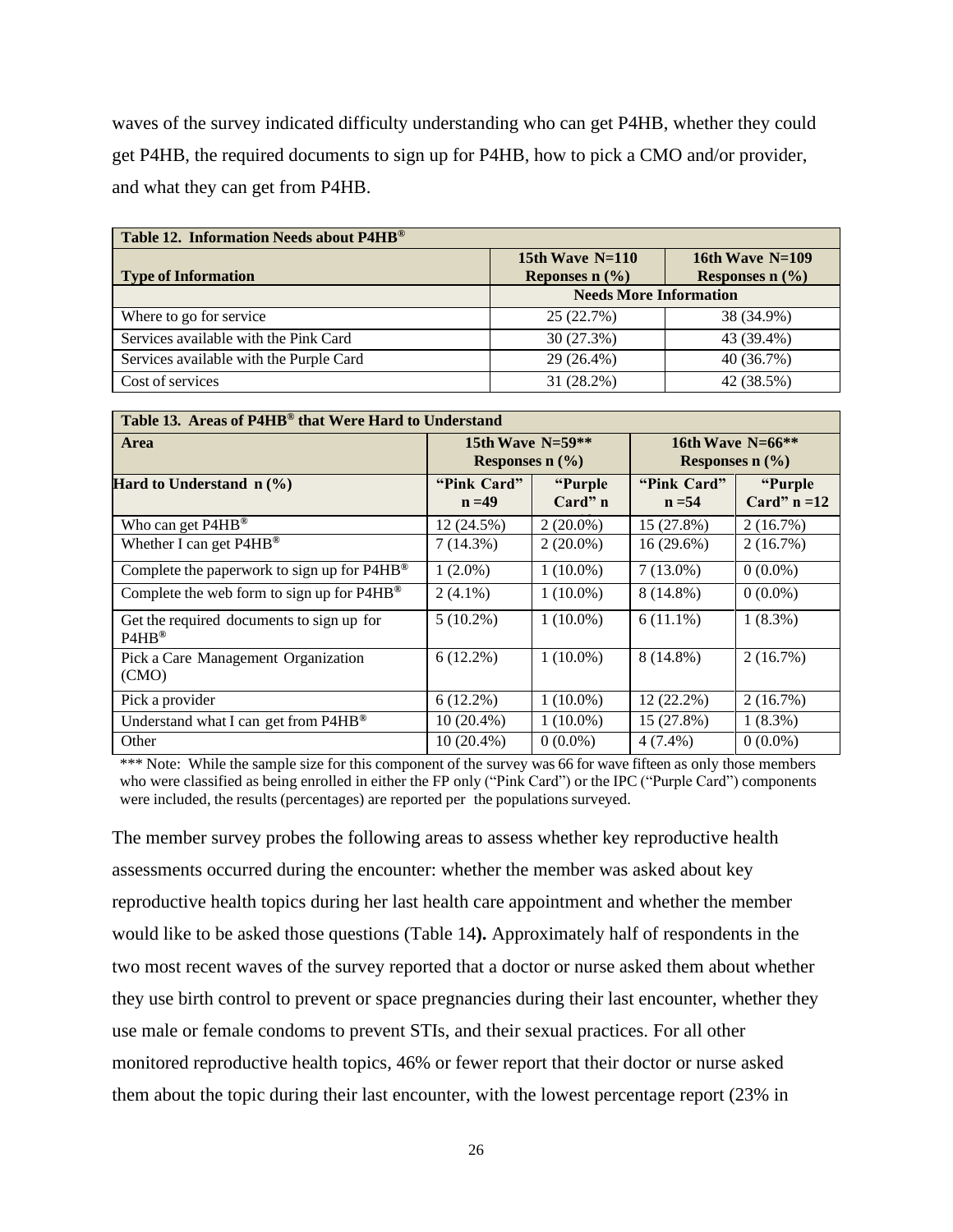wave 15, 26% in wave 16) being for being asked about thoughts or plans about timing or spacing pregnancies. Interestingly, between 36% and 58% of respondents in the two most recent waves of the survey indicated that they would like a doctor or nurse to ask them about the topics.

| <b>Table 14. Provider Inquiry about Reproductive Health Topics during Encounters</b> |                                                                                                |                      |                        |                      |                                                                                                                         |  |
|--------------------------------------------------------------------------------------|------------------------------------------------------------------------------------------------|----------------------|------------------------|----------------------|-------------------------------------------------------------------------------------------------------------------------|--|
| <b>Reproductive Health Topic</b>                                                     | <b>15th Wave</b><br>$N = 110$                                                                  | 16th Wave<br>$N=109$ | 15th Wave<br>$N = 110$ | 16th Wave<br>$N=109$ |                                                                                                                         |  |
|                                                                                      | <b>During your last</b><br>appointment, did a doctor<br>or nurse ask you about?<br>$n$ (%) Yes |                      |                        |                      | As part of an appointment,<br>would you like a doctor or<br>nurse to ask you about?<br>$n \left(\frac{9}{6}\right)$ Yes |  |
| Your thoughts or plans about having or not<br>having children in the future          | 42 (38.2%)                                                                                     | 51 (46.8%)           | 47 (42.7%)             | 64 (58.7%)           |                                                                                                                         |  |
| Your thoughts or plans about timing or<br>spacing pregnancies                        | 26 (23.6%)                                                                                     | 28 (25.7%)           | 47 (42.7%)             | 51 (46.8%)           |                                                                                                                         |  |
| Your sexual practices                                                                | 48 (43.6%)                                                                                     | 56 (51.4%)           | 40 (36.4%)             | 58 (53.2%)           |                                                                                                                         |  |
| Whether you use birth control to prevent or<br>space pregnancies                     | 60 (54.5%)                                                                                     | $61(56.0\%)$         | 51 (46.4%)             | 64 (58.7%)           |                                                                                                                         |  |
| Whether you use male or female condoms<br>to prevent<br><b>STIs</b>                  | 50 (45.5%)                                                                                     | 58 (53.2%)           | 55 (50.0%)             | 64 (58.7%)           |                                                                                                                         |  |
| Your life plans or goals                                                             | 41 (37.3%)                                                                                     | 39 (35.8%)           | 50 (45.5%)             | $62(56.9\%)$         |                                                                                                                         |  |

Of the members responding to the two most recent waves of the survey (Table 15),

approximately 30% to 44% indicated that a doctor or nurse gave them counseling about the

reproductive health topics during their last appointment, with roughly the same percentage

indicating that they would like for a doctor or nurse to give them advice about these

reproductive health topics.

| <b>Table 15. Provider Counseling about Reproductive Health Topics during Encounters</b> |                                                                                                                       |              |            |                                                                                                                           |
|-----------------------------------------------------------------------------------------|-----------------------------------------------------------------------------------------------------------------------|--------------|------------|---------------------------------------------------------------------------------------------------------------------------|
| <b>Reproductive Health Topic</b>                                                        | 15th Wave                                                                                                             | 16th Wave    | 15th Wave  | 16th Wave                                                                                                                 |
|                                                                                         | $N = 110$                                                                                                             | $N=109$      | $N = 110$  | $N=109$                                                                                                                   |
|                                                                                         | <b>During your last</b><br>appointment, did a doctor or<br>nurse give you information<br>or advice aboutn $(\% )$ Yes |              |            | As part of an appointment,<br>would you like for a doctor or<br>nurse to give you information<br>or advice aboutn (%) Yes |
| Plans about having or not having children in<br>the future                              | 38 (34.5%)                                                                                                            | 42 (38.5%)   | 47 (42.7%) | 52 (47.7%)                                                                                                                |
| Plans about timing or spacing pregnancies                                               | 34 (30.9%)                                                                                                            | $35(32.1\%)$ | 45 (40.9%) | 47 (43.1%)                                                                                                                |
| Your sexual practices                                                                   | 36 (32.7%)                                                                                                            | 48 (44.0%)   | 35 (31.8%) | 52 (47.7%)                                                                                                                |
| Whether you use birth control to prevent or space<br>pregnancies                        | 48 (43.6%)                                                                                                            | 51 (46.8%)   | 45 (40.9%) | 53 (48.6%)                                                                                                                |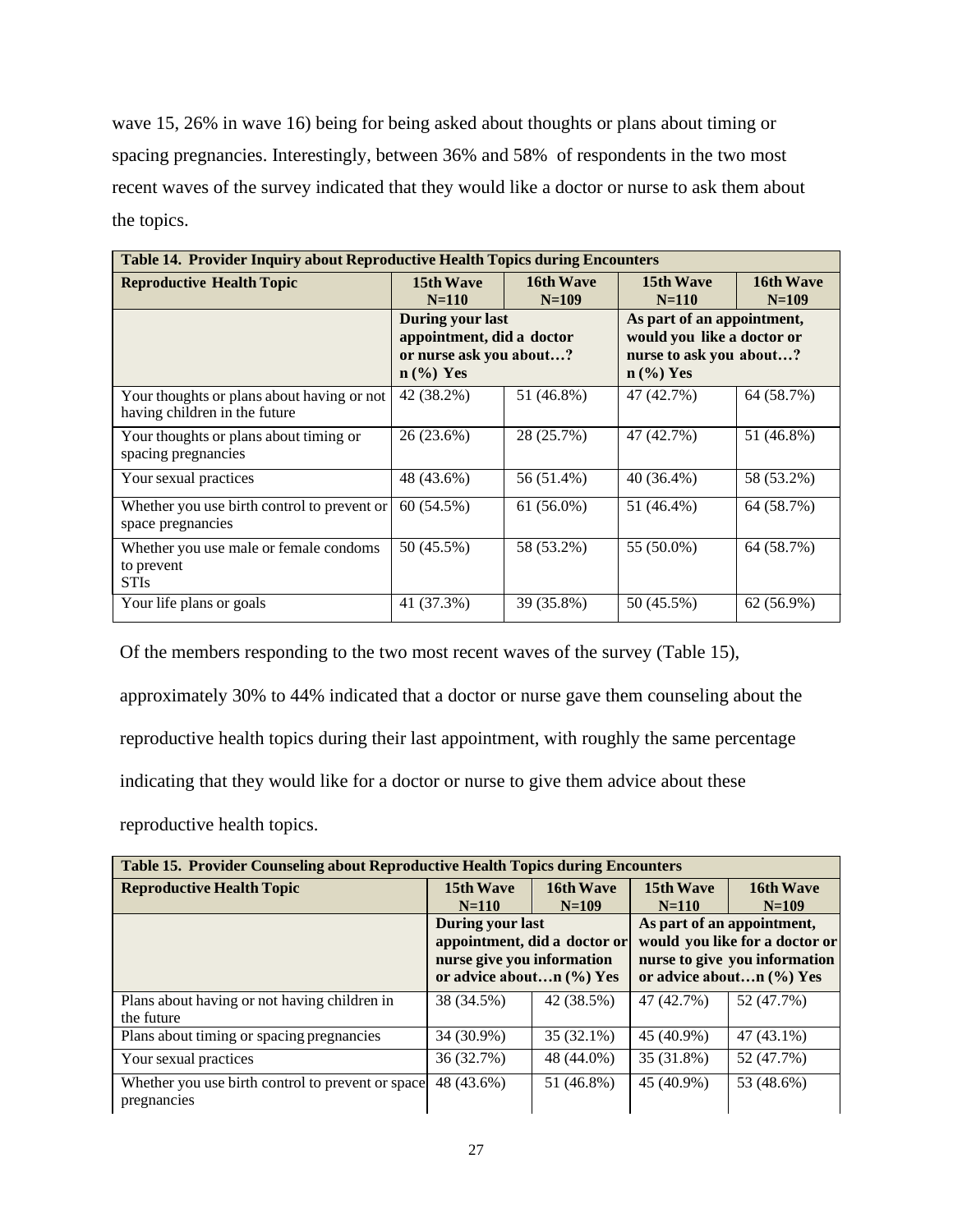| Whether you use male or female condoms to<br>prevent STIs | 37 (33.6%) | 48 (44.0%) | 43 (39.1%)   | 152(47.7%)       |
|-----------------------------------------------------------|------------|------------|--------------|------------------|
| Your life plans or goals                                  | 37 (33.6%) | 36 (33.0%) | $45(40.9\%)$ | $\pm$ 52 (47.7%) |

The final question that was asked on survey wave 16 was whether the member was willing to recommend the P4HB program to family and friends. Of the respondents, 88.1% (96 of 109) in wave 16, responded that they would recommend the P4HB program to family and friends.

# **CMO Provider Survey Results**

In this current wave 16, a total of 2000 providers met the selection criteria for the survey. There were only 14(0.7%) respondents for survey wave 16. It is not clear whether this low response was a self-selection of those providers who still had questions about the P4HB program or whether other factors are leading to these very low response rates.

In the following tables (Tables 16-19), we report on results of the provider survey. Due to the low response rate to the survey, it is difficult to draw conclusions about trends in provider knowledge and needs across the survey waves. However, it is evident that providers report a range of informational needs, including for essentially all areas surveyed.

| Table 16. Providers' Information Level about Services Covered Under their P4HB® Contract |                                         |                                        |  |  |
|------------------------------------------------------------------------------------------|-----------------------------------------|----------------------------------------|--|--|
| <b>Information Needed about Services Covered Under</b><br>$PAHB^@$                       | 15th Wave $N=23$ ,<br>Responses $n$ (%) | $16th$ Wave N=14,<br>Responses $n$ (%) |  |  |
| <b>Family Planning Component (Pink Card Services)</b>                                    |                                         |                                        |  |  |
| Family planning initial and follow-up exams, including Pap                               | 5(21.7%)                                | $2(14.3\%)$                            |  |  |
| smear.                                                                                   |                                         |                                        |  |  |
| Contraceptive services and methods                                                       | 5(21.7%)                                | $0(0.0\%)$                             |  |  |
| Tubal litigation                                                                         | $6(26.1\%)$                             | $1(7.1\%)$                             |  |  |
| <b>Pregnancy Testing</b>                                                                 | 5(21.7%)                                | $0(0.0\%)$                             |  |  |
| Screening for sexually transmitted infections                                            | 8 (34.8%)                               | $1(7.1\%)$                             |  |  |
| Follow-up of an abnormal Pap smear, including                                            | $9(39.1\%)$                             | $2(14.3\%)$                            |  |  |
| colposcopy                                                                               |                                         |                                        |  |  |
| Treatment for sexually transmitted infections                                            | $9(39.1\%)$                             | $1(7.1\%)$                             |  |  |
| Treatment for major complications related to family planning                             | $9(39.1\%)$                             | $2(14.3\%)$                            |  |  |
| services                                                                                 |                                         |                                        |  |  |
| Multivitamins with folic acid                                                            | 8 (34.8%)                               | $1(7.1\%)$                             |  |  |
| Hepatitis B and Tetanus-Diphtheria vaccines                                              | $9(39.1\%)$                             | $1(7.1\%)$                             |  |  |
| <b>Interpregnancy Care Component (Purple Card Services)</b>                              |                                         |                                        |  |  |
| Primary care services (up to 5 outpatient visits per year)                               | $6(26.1\%)$                             | 4(28.6%)                               |  |  |
| Management and follow-up of chronic diseases                                             | $7(30.4\%)$                             | $3(21.4\%)$                            |  |  |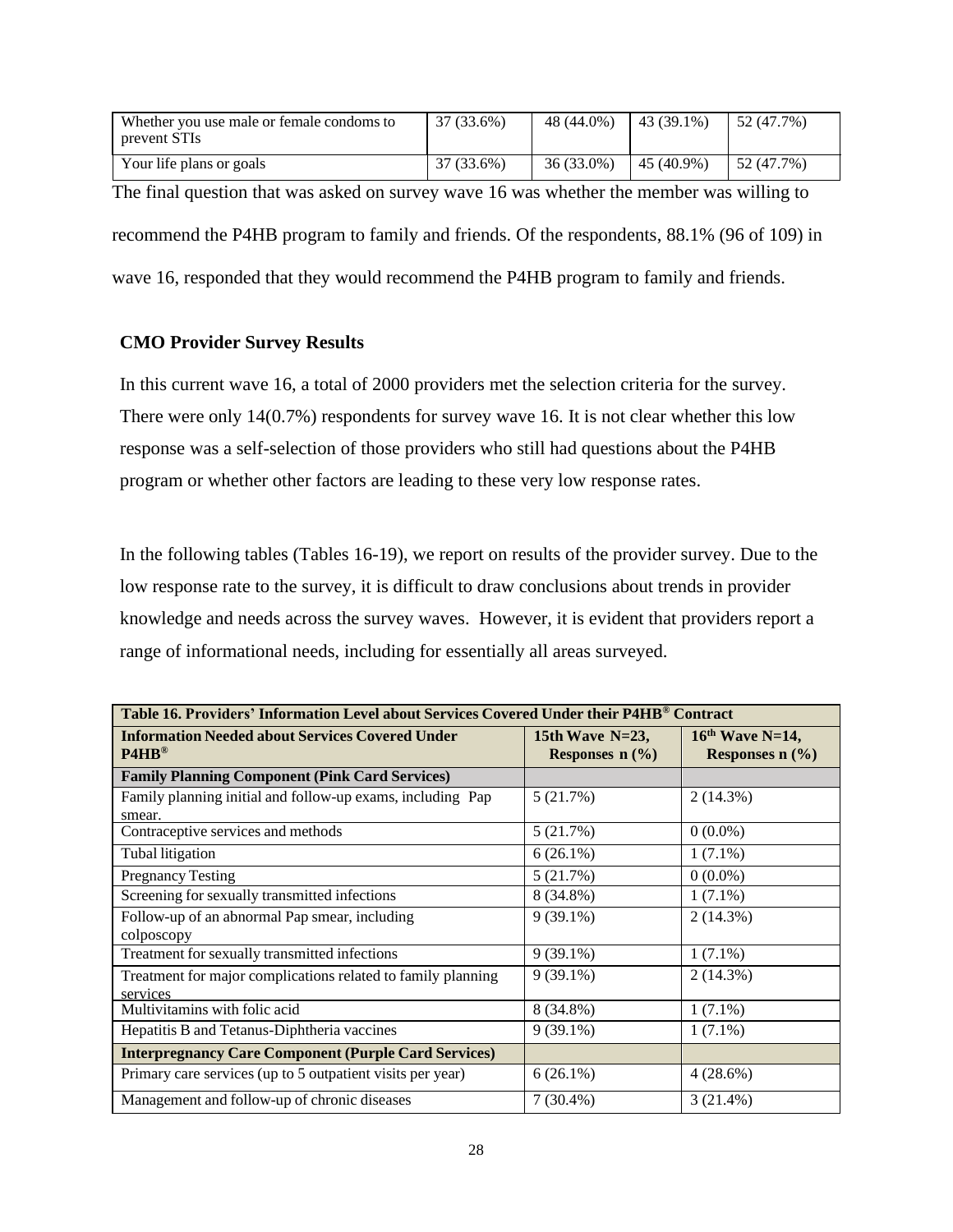| Prescription medications for chronic diseases                                                                                              | $7(30.4\%)$ | $2(14.3\%)$ |
|--------------------------------------------------------------------------------------------------------------------------------------------|-------------|-------------|
| Detoxification and outpatient rehabilitation for substance<br>abuse                                                                        | $7(30.4\%)$ | $3(21.4\%)$ |
| Limited dental services                                                                                                                    | $9(39.1\%)$ | $3(21.4\%)$ |
| Nurse case management and Resource Mother outreach for<br>health and social service coordination and support of health<br><b>behaviors</b> | 8 (34.8%)   | 3(21.4%)    |
| Non-emergency transportation                                                                                                               | $7(30.4\%)$ | $3(21.4\%)$ |
| Multivitamins with folic acid                                                                                                              | $7(30.4\%)$ | $1(7.1\%)$  |
| Hepatitis B and Tetanus-Diphtheria vaccines                                                                                                | $7(30.4\%)$ | $1(7.1\%)$  |

The survey also asked providers what they perceived as barriers to participation in the P4HB program. In wave 15 of the survey, nearly half had reported barriers related to the waiver not covering the full range of family planning services, not covering referrals or follow-up care, or not covering complications of family planning services, whereas in wave 16 this percentage had fallen to 21%. Fewer than 10% of respondents in wave 15 and none in wave 16 indicated that their practice was full to P4HB enrollees (Table 17).

| Table 17. Providers' Perception of Barriers for P4HB® Participation |                                                                      |                                                                      |  |  |
|---------------------------------------------------------------------|----------------------------------------------------------------------|----------------------------------------------------------------------|--|--|
| Factor                                                              | 15th Wave, $N=23$<br><b>Perceived as Barrier</b><br>$\mathbf{n}(\%)$ | $16th$ Wave, N=14<br><b>Perceived as Barrier</b><br>$\mathbf{n}(\%)$ |  |  |
| Waiver does not cover the full range of family planning             | 11 (47.8%)                                                           | $3(21.4\%)$                                                          |  |  |
| Waiver does not cover referrals or follow-up care                   | 11 (47.8%)                                                           | $3(21.4\%)$                                                          |  |  |
| Waiver does not cover complications of family planning              | 11 (47.8%)                                                           | $3(21.4\%)$                                                          |  |  |
| Your practice is full                                               | 2(8.7%)                                                              | $0(0.0\%)$                                                           |  |  |

Questions on the provider survey probe whether providers assess key reproductive health topics during health care appointments with women of reproductive age (Table 18) and whether they provide information or counseling about key reproductive health topics during visits for women of reproductive age (Table 19). While the response rate was low making it difficult to draw conclusions about trends, it is notable that only 43% of responding providers in wave 15 and 21.4% in wave 16 indicated assessing sexual behaviors and methods used for preventing or spacing pregnancies, with substantially smaller percentages (14% to 34%) reporting performance of any of the other reproductive health assessments (Table 18).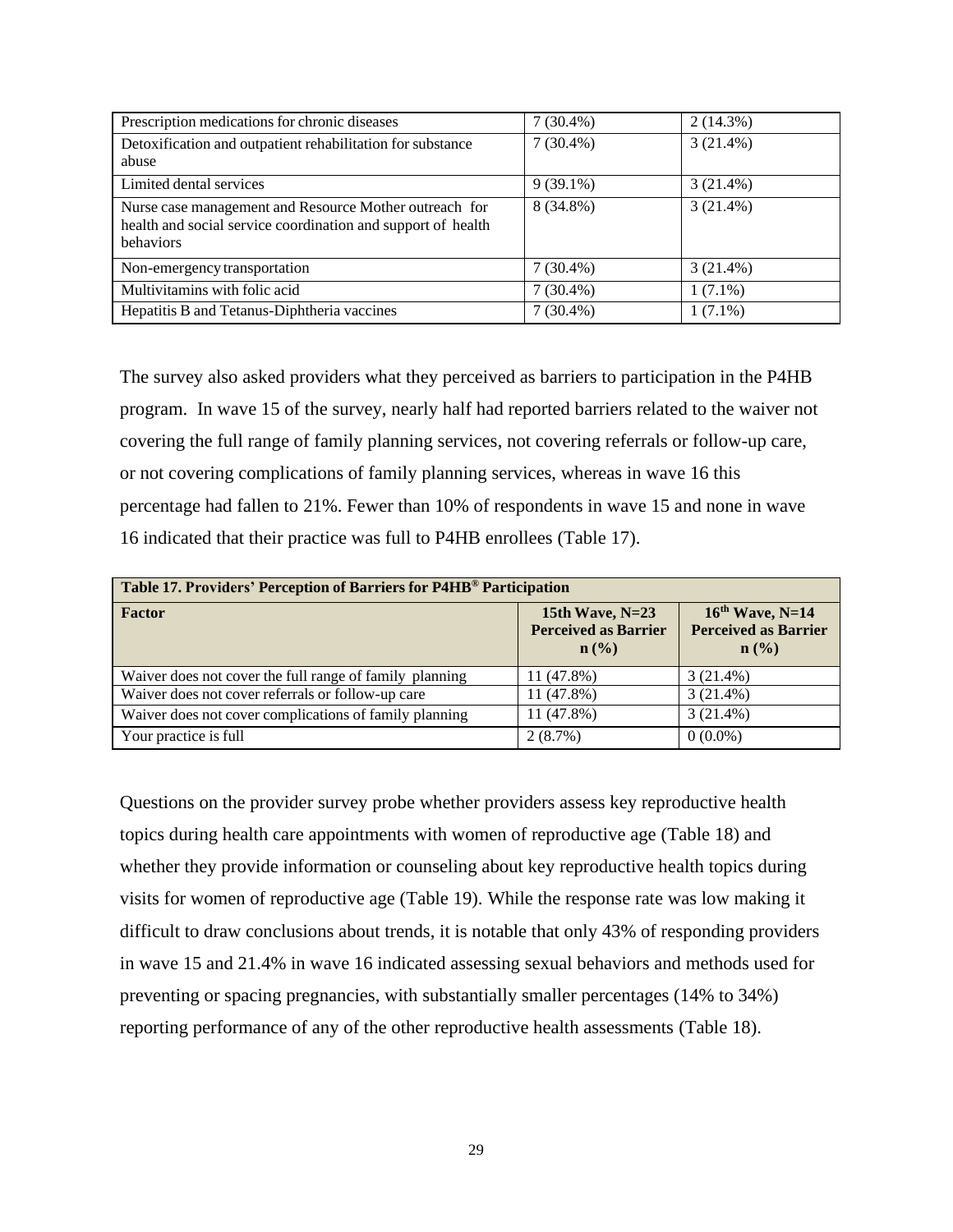| <b>Table 18. Assessment of Reproductive Health Topics</b>  |                                 |                                 |  |  |
|------------------------------------------------------------|---------------------------------|---------------------------------|--|--|
| <b>Reproductive Health Topic</b>                           | 15th Wave $N=23$<br>$n$ (%) Yes | $16th$ Wave N=14<br>$n$ (%) Yes |  |  |
| Do you assess the following                                |                                 |                                 |  |  |
| Desire or plans to have or not have children in the future | $7(30.4\%)$                     | 2(14.3%)                        |  |  |
| Desire or plans for timing or spacing pregnancies          | $7(30.4\%)$                     | $2(14.3\%)$                     |  |  |
| Sexual behaviors, including risk and protective behaviors  | 10(43.5%)                       | $3(21.4\%)$                     |  |  |
| Method(s) she uses for preventing or spacing pregnancies   | 10(43.5%)                       | 2(14.3%)                        |  |  |
| Method(s) she uses for preventing STIs                     | 8 (34.8%)                       | $3(21.4\%)$                     |  |  |
| Risks for unintended (unwanted or mistimed) pregnancy      | 8 (34.8%)                       | 2(14.3%)                        |  |  |
| Life plans or goals                                        | $7(30.4\%)$                     | $3(21.4\%)$                     |  |  |

Similarly, when examining provider responses regarding the performance of key reproductive health education and counseling during health care encounters with women of reproductive age (Table 19), it is notable that fewer than 40% reported educating or counseling across the reproductive health topics of interest in wave 15 and fewer than 21% did so in wave 16.

| Table 19. Education and Counseling of Reproductive Women                                                                |                                 |                                 |  |  |
|-------------------------------------------------------------------------------------------------------------------------|---------------------------------|---------------------------------|--|--|
| <b>Reproductive Health Topic</b>                                                                                        | 15th Wave $N=23$<br>$n$ (%) Yes | $16th$ Wave N=14<br>$n$ (%) Yes |  |  |
| Do you educate or counsel about the following items as part of health care encounters with women of<br>reproductive age |                                 |                                 |  |  |
| Having a plan to have or not have children in the future                                                                | $9(39.1\%)$                     | $2(14.3\%)$                     |  |  |
| Having a plan for timing or spacing pregnancies                                                                         | $9(39.1\%)$                     | 2(14.3%)                        |  |  |
| Sexual behaviors, including risk and protective behaviors                                                               | $9(39.1\%)$                     | $3(21.4\%)$                     |  |  |
| Method(s) for preventing or spacing pregnancies                                                                         | 8 (34.8%)                       | 2(14.3%)                        |  |  |
| $Method(s)$ for preventing STIs                                                                                         | 8 (34.8%)                       | 3(21.4%)                        |  |  |
| Dual protection (using condom plus another method)                                                                      | $7(30.4\%)$                     | $3(21.4\%)$                     |  |  |
| Risks for unintended (unwanted or mistimed) pregnancy                                                                   | $7(30.4\%)$                     | 2(14.3%)                        |  |  |
| Life plans or goals                                                                                                     | $7(30.4\%)$                     | $2(14.3\%)$                     |  |  |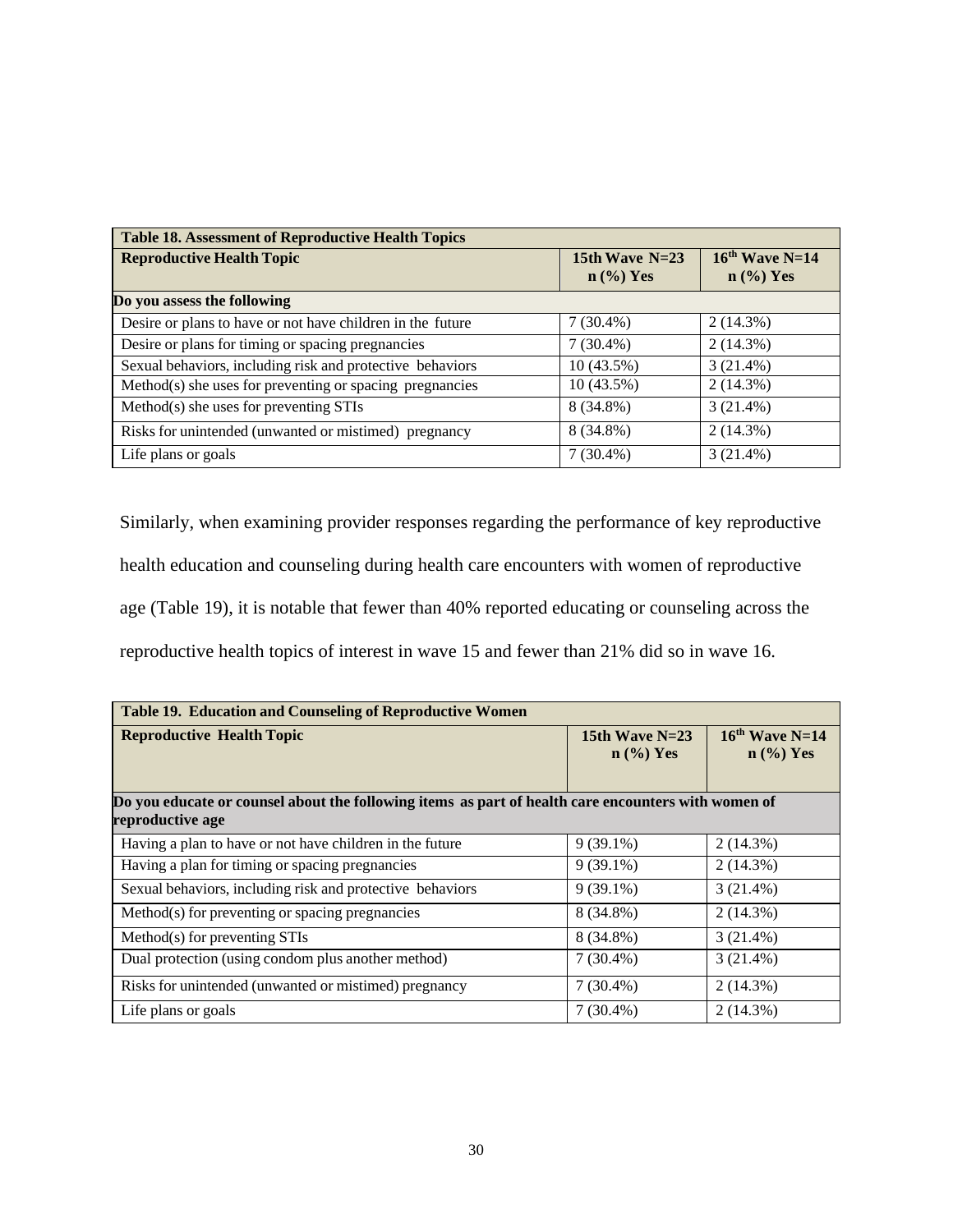In the most recent wave of the survey (wave 16), providers were asked if they would recommend or refer patients to P4HB with 14 of 14 (100%) providers indicating that they would recommend or refer patients to P4HB. As previously stated, the survey results raise the question of whether the providers responding were primarily those with limited knowledge of the program who desired more information or even those who were more likely to include the key reproductive health assessments, counseling and education in their practice. Collaborative efforts to provide awareness and education about the program remains the goal of the outreach activities to both the member and provider communities.

### **LEGISLATION**

The national CARES Act provided additional funding support to Medicaid and other public health programs during the COVID-19 public health emergency. Since March of 2020 the state has suspended disenrollment for RSM and other Medicaid beneficiaries as authorized by the CARES Act through the end of the COVID-19 pandemic and the state plans on this extension continuing through the end of 2021. The retention of women in the RSM category under the CARES act will likely lead to a slowing of the growth in the FP only component of P4HB from that source but new applications through Georgia Gateway may counteract this. While we might have expected an increase in the number of women with a VLBW in the RSM eligibility category enrolling in the IPC component of P4HB as they lose the CARES Act extension, the state planned to implement its 6-month postpartum extension beginning in July 2021. The latter is pending approval from CMS under a new Section 1115 waiver for Georgia. The net effect of these pieces of legislation on enrollment patterns will be noted in future reports.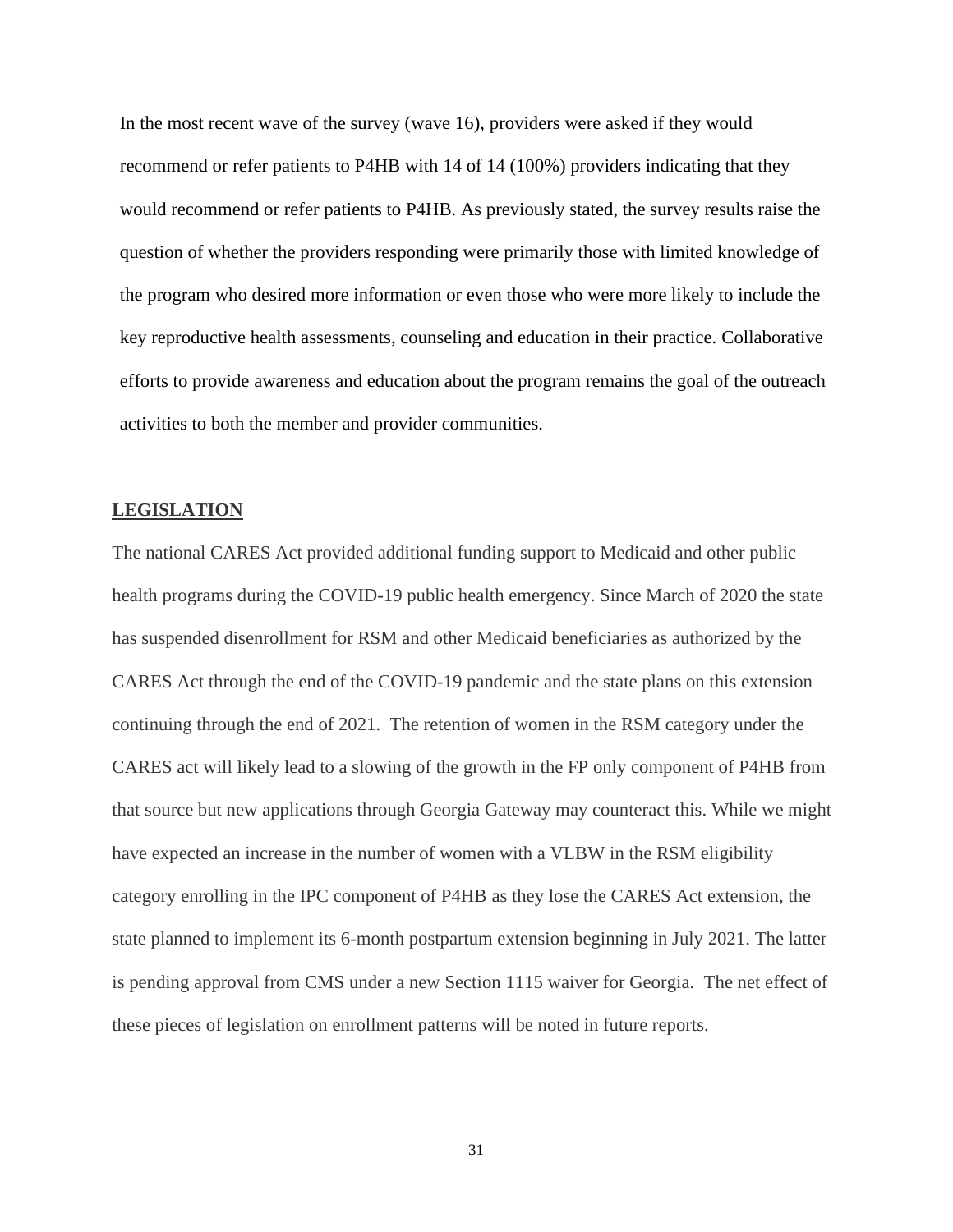### **GRIEVANCES:**

The Department of Community Health (DCH) is required to provide a summary of the public comments from the post-award forum to its outside evaluator (Emory) within 15 days after the forum. Pursuant to 42 CFR 431.420(c), the State of Georgia held the annual P4HB Post-Award Forum on Wednesday, August 12, 2020, as part of the quarterly Medical Care Advisory Committee (MCAC) meeting. The State posted the public notice of the forum to its website on July 6, 2020. The notice included the date, time and location of the meeting. Since the meeting was held virtually via WebEx, login and call-in access information was provided. A copy of the 2019 P4HB Annual Report was included with the notice and a Laserfiche form was embedded to allow the public to submit questions and comments in advance of the forum. However, the state did not receive any questions or comments from the public prior to or during the forum.

# **EVALUATION ACTIVITIES:**

The Department of Community Health (DCH) submitted a highly revised Evaluation Design to CMS on September 11, 2020. Edits to the evaluation design were made in response to comments from CMS which asked for 1) better alignment of the goals and research questions, 2) increased clarity in the methodology section especially as it pertained to treatment and control groups, 3) potential bias and 4) details on the survey instrument and sampling design. The revisions also included a table denoting major milestones and estimated timing of the measurement of outcomes/analyses. Finally, it included a simplified budget for the full renewal period. After review of the draft Evaluation Design by CMS, most of the edits were seen as meeting the comments from CMS.